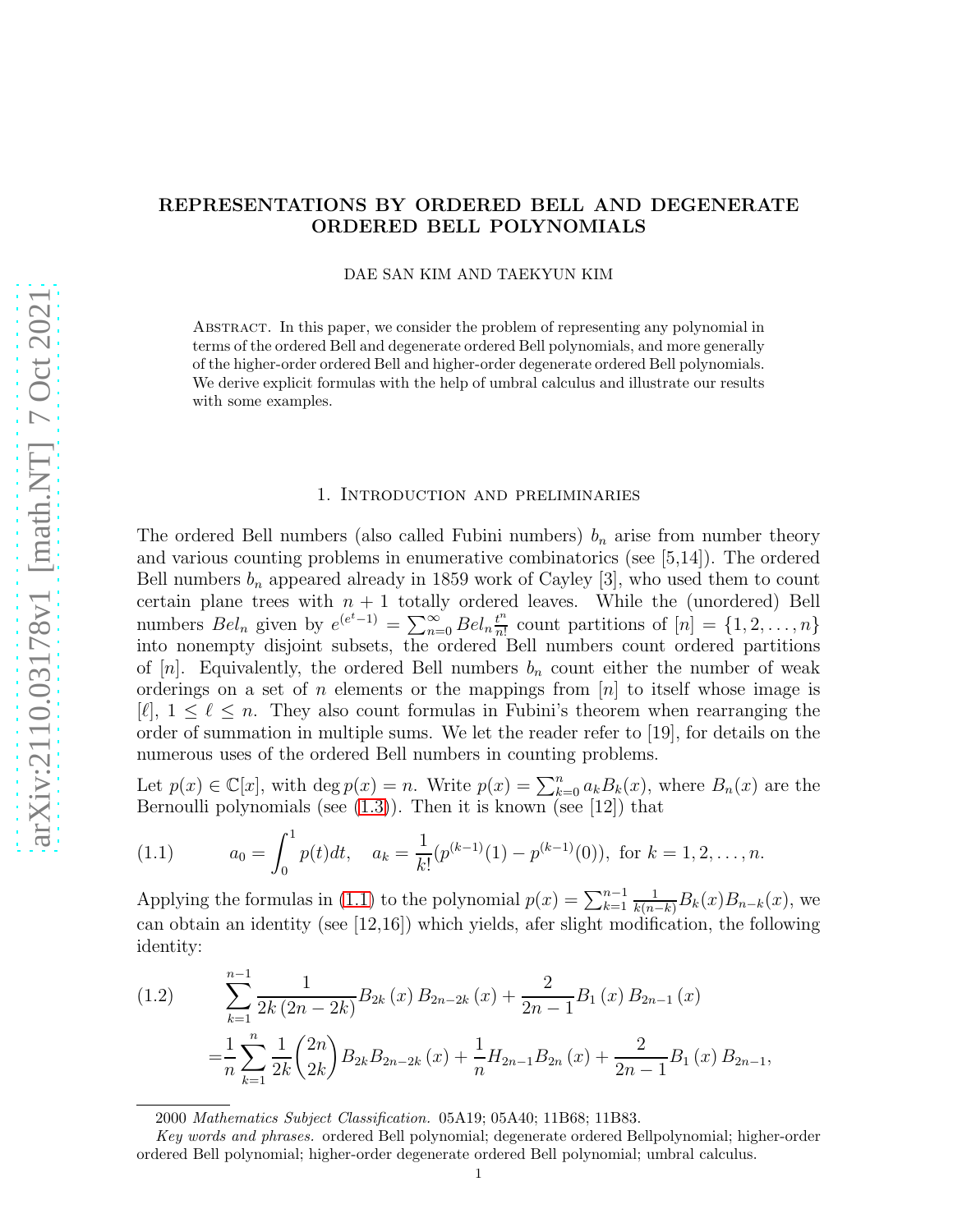where  $n \geq 2$ , and  $H_n = 1 + \frac{1}{2} + \cdots + \frac{1}{n}$  $\frac{1}{n}$ . Letting  $x = 0$  and  $x = \frac{1}{2}$  $\frac{1}{2}$  in  $(1.2)$  respectively give a slight variant of the Miki's identity and the Faber-Pandharipande-Zagier (FPZ) identity. Here it should be emphasized that the other proofs of Miki's (see [8,17,21]) and FPZ identities (see [6,7]) are quite involved, while our proofs of Miki's and FPZ identities follow from the simple formulas in [\(1.1\)](#page-0-0) involving only derivatives and integrals of the given polynomials.

Analogous formulas to Remark 3.2 can be obtained for the representations by Bernoulli, Euler and Genocchi polynomials. Many interesting identities have been derived by using these formulas (see [10,12,13]). The list in the References are far from being exhaustive. However, the interested reader can easily find more related papers in the literature. Also, we should mention here that there are other ways of obtaining the same result as the one in [\(1.2\)](#page-0-1). One of them is to use Fourier series expansion of the function obtained by extending by periodicity 1 of the polynomial function restricted to the interval  $[0, 1)$  (see  $[15, 16]$ ).

The aim of this paper is to derive formulas (see Theorem 3.1) expressing any polynomial in terms of the degenerate ordered Bell polynomials (see [11]) with the help of umbral calculus (see [4,20,22]) and to illustrate our results with some examples (see Chapter 5). This is generalized to the higher-order degenerate ordered Bell polynomials. Indeed, we deduce formulas of representing any polynomial in terms of the higher-order degenerate ordered Bell polynomials (see Theorems 4.1) again by using umbral calculus and illustrate them with some examples (see Chapter 6). Letting  $\lambda \to 0$ , we obtain formulas of expressing any polynomial in terms of ordered Bell and higher-order ordered Bell polynomials. These formulas are also illustrated in Chapters 5 and 6. The contribution of this paper is the derivation of such formulas which have many potential applications.

The outline of this paper is as follows. In Section 1, we recall some necessary facts that are needed throughout this paper. In Section 2, we go over umbral calculus briefly. In Section 3, we derive formulas expressing any polynomial in terms of the degenerate ordered Bell polynomials. In Section 4, we derive formulas representing any polynomial in terms of the higher-order degenerate ordered Bell polynomials. In Section 5, we illustrate our results for representations by ordered Bell and higher-order ordered Bell polynomials with some examples. In Section 6, we illustrate our results for representations by degenerate ordered Bell and higher-order degenerate ordered Bell polynomials with some examples. Finally, we conclude our paper in Section 7.

The Bernoulli polynomials  $B_n(x)$  are defined by

(1.3) 
$$
\frac{t}{e^t - 1} e^{xt} = \sum_{n=0}^{\infty} B_n(x) \frac{t^n}{n!}.
$$

When  $x = 0$ ,  $B_n = B_n(0)$  are called the Bernoulli numbers. We observe that  $B_n(x) =$  $\sum_{j=0}^n \binom{n}{j}$  $\sum_{j=0}^{n} B_{n-j} x^j$ ,  $\frac{d}{dx} B_n(x) = n B_{n-1}(x)$ ,  $B_n(x+1) - B_n(x) = n x^{n-1}$ . The first few terms of  $B_n$  are given by:

<span id="page-1-0"></span>
$$
B_0 = 1, B_1 = -\frac{1}{2}, B_2 = \frac{1}{6}, B_4 = -\frac{1}{30}, B_6 = \frac{1}{42}, B_8 = -\frac{1}{30}, B_{10} = \frac{5}{66},
$$
  
 $B_{12} = -\frac{691}{2730}, \dots; B_{2k+1} = 0, (k \ge 1).$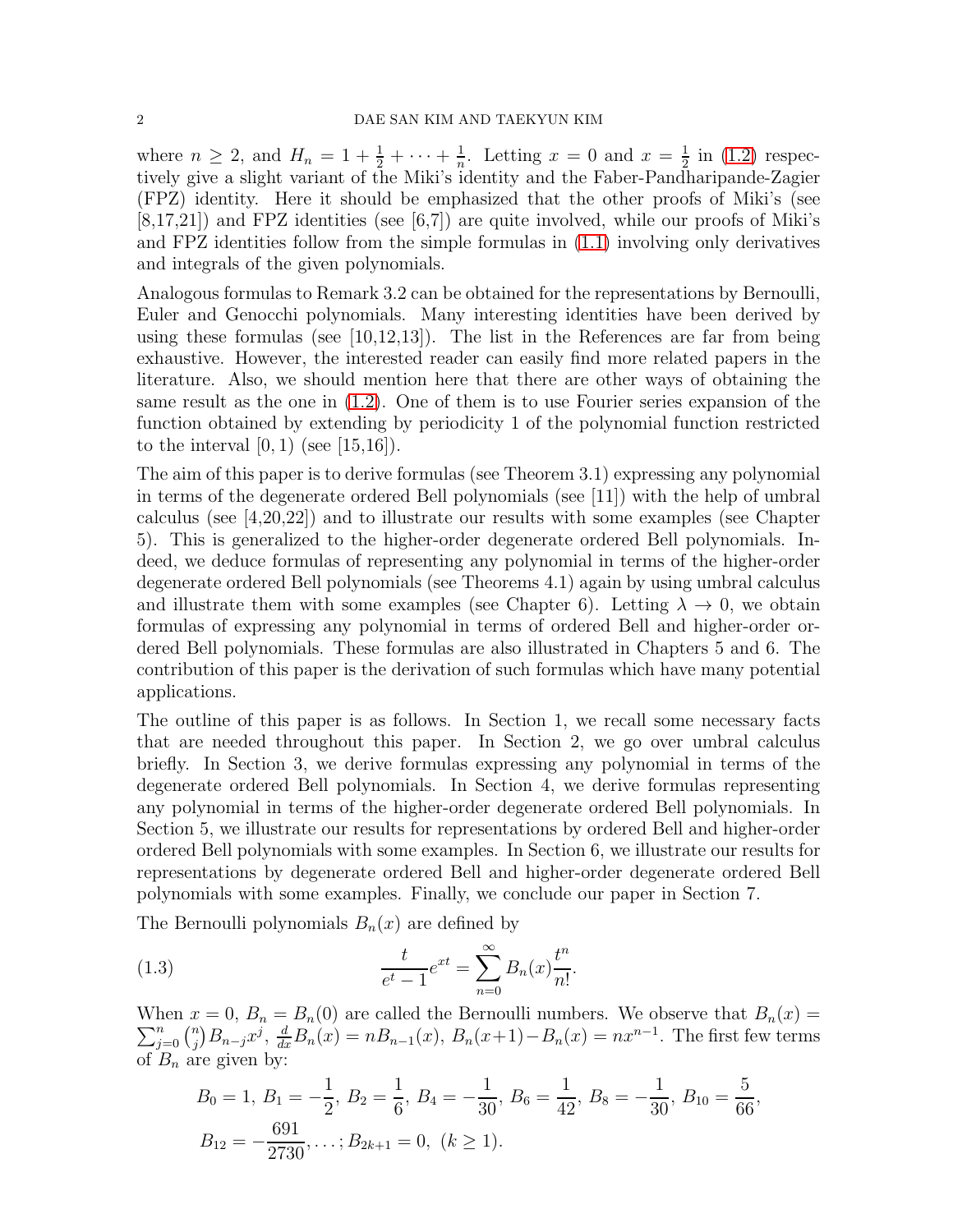The Euler polynomials  $E_n(x)$  are defined by

(1.4) 
$$
\frac{2}{e^t + 1} e^{xt} = \sum_{n=0}^{\infty} E_n(x) \frac{t^n}{n!}.
$$

 $\sum_{j=0}^n \binom{n}{j}$ When  $x = 0$ ,  $E_n = E_n(0)$  are called the Euler numbers. We observe that  $E_n(x) =$  $\sum_{j=0}^{n} E_{n-j} x^{j}, \frac{d}{dx} E_{n}(x) = n E_{n-1}(x), E_{n}(x+1) + E_{n}(x) = 2x^{n}.$  The first few terms of  $E_n$  are given by:

$$
E_0 = 1, E_1 = -\frac{1}{2}, E_3 = \frac{1}{4}, E_5 = -\frac{1}{2}, E_7 = \frac{17}{8}, E_9 = -\frac{31}{2}, \dots;
$$
  
 $E_{2k} = 0, (k \ge 1).$ 

The Genocchi polynomials  $G_n(x)$  are defined by

(1.5) 
$$
\frac{2t}{e^t + 1} e^{xt} = \sum_{n=0}^{\infty} G_n(x) \frac{t^n}{n!}.
$$

When  $x = 0$ ,  $G_n = G_n(0)$  are called the Genocchi numbers. We observe that  $G_n(x) =$  $\sum_{j=0}^n \binom{n}{j}$  $G_n^{\{n\}}G_{n-j}x^j, \frac{d}{dx}G_n(x) = nG_{n-1}(x), G_n(x+1) + G_n(x) = 2nx^{n-1}$ , and deg  $G_n(x) =$  $n-1$ , for  $n \geq 1$ . Note that  $G_0(x) = 0$ . The first few terms of  $G_n$  are given by:

$$
G_0 = 0
$$
,  $G_1 = 1$ ,  $G_2 = -1$ ,  $G_4 = 1$ ,  $G_6 = -3$ ,  $G_8 = 17$ ,  $G_{10} = -155$   
 $G_{12} = 2073$ ,...;  $G_{2k+1} = 0$ ,  $(k \ge 1)$ .

The ordered Bell polynomials  $b_n(x)$  are defined by

(1.6) 
$$
\frac{1}{2 - e^t} e^{xt} = \sum_{n=0}^{\infty} b_n(x) \frac{t^n}{n!}.
$$

When  $x = 0$ ,  $b_n = b_n(0)$  are called the ordered Bell numbers. We observe that  $b_n(x) =$  $\sum_{j=0}^n \binom{n}{j}$  $\int_a^b b_{n-j}x^j$ ,  $\frac{d}{dx}b_n(x) = nb_{n-1}(x)$ ,  $2b_n(x) - b_n(x+1) = x^n$ . The first few terms of  $b_n$  are given by:

 $b_0 = 1, b_1 = 1, b_2 = 3, b_3 = 13, b_4 = 75, b_5 = 541, b_6 = 4683, b_7 = 47293...$ 

More generally, for any nonnegative integer r, the ordered Bell polynomials  $b_n^{(r)}(x)$  of order r are given by

(1.7) 
$$
\left(\frac{1}{2-e^t}\right)^r e^{xt} = \sum_{n=0}^{\infty} b_n^{(r)}(x) \frac{t^n}{n!}.
$$

For any nonzero real number  $\lambda$ , the degenerate exponentials are given by

(1.8) 
$$
e_{\lambda}^{x}(t) = (1 + \lambda t)^{\frac{x}{\lambda}} = \sum_{n=0}^{\infty} (x)_{n,\lambda} \frac{t^{n}}{n!},
$$

$$
e_{\lambda}(t) = e_{\lambda}^{1}(t) = (1 + \lambda t)^{\frac{1}{\lambda}} = \sum_{n=0}^{\infty} (1)_{n,\lambda} \frac{t^{n}}{n!}.
$$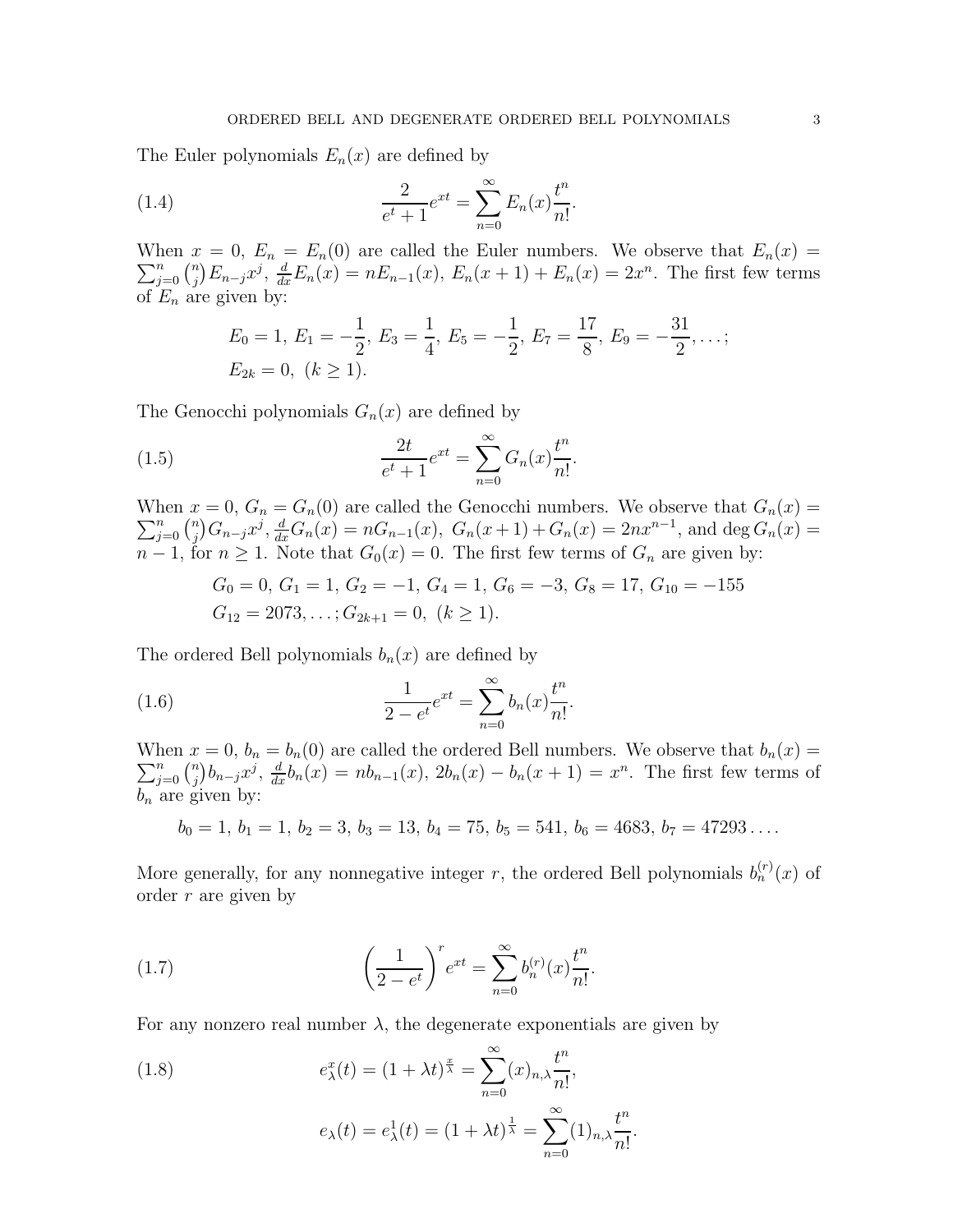In [11], in the spirit of [1] and as a degenerate version of them, the degenerate ordered Bell polynomials  $b_{n,\lambda}(x)$  are introduced, which are given by

<span id="page-3-0"></span>(1.9) 
$$
\frac{1}{2 - e_{\lambda}(t)} e_{\lambda}^{x}(t) = \sum_{n=0}^{\infty} b_{n,\lambda}(x) \frac{t^{n}}{n!}.
$$

For  $x = 0$ ,  $b_{n,\lambda} = b_{n,\lambda}(0)$  are called the degenerate ordered Bell numbers.

More generally, for any nonnegative integer  $r$ , the degenerate ordered Bell polynomials  $b_{n,\lambda}^{(r)}(x)$  of order r are given by

<span id="page-3-5"></span>(1.10) 
$$
\left(\frac{1}{2 - e_{\lambda}(t)}\right)^{r} e_{\lambda}^{x}(t) = \sum_{n=0}^{\infty} b_{n,\lambda}^{(r)}(x) \frac{t^{n}}{n!}.
$$

We remark that  $b_{n,\lambda}(x) \to b_n(x)$ , and  $b_{n,\lambda}^{(r)}(x) \to b_n^{(r)}(x)$ , as  $\lambda$  tends to 0.

We recall some notations and facts about forward differences. Let  $f$  be any complexvalued function of the real variable x. Then, for any real number  $a$ , the forward difference  $\Delta_a$  is given by

<span id="page-3-1"></span>(1.11) 
$$
\Delta_a f(x) = f(x+a) - f(x).
$$

If  $a = 1$ , then we let

<span id="page-3-2"></span>(1.12) 
$$
\Delta f(x) = \Delta_1 f(x) = f(x+1) - f(x).
$$

In general, the *n*<sup>th</sup> oder forward differences are given by

<span id="page-3-3"></span>(1.13) 
$$
\Delta_a^n f(x) = \sum_{i=0}^n \binom{n}{i} (-1)^{n-i} f(x+ia).
$$

For  $a = 1$ , we have

(1.14) 
$$
\Delta^n f(x) = \sum_{i=0}^n \binom{n}{i} (-1)^{n-i} f(x+i).
$$

Finally, we recall that the Stirling numbers of the second kind  $S_2(n, k)$  can be given by means of

(1.15) 
$$
\frac{1}{k!}(e^t - 1)^k = \sum_{n=k}^{\infty} S_2(n,k)\frac{t^n}{n!}.
$$

# <span id="page-3-4"></span>2. Review of umbral calculus

Here we will briefly go over very basic facts about umbral calculus. For more details on this, we recommend the reader to refer to [4,20,22]. Let  $\mathbb C$  be the field of complex numbers. Then  $\mathcal F$  denotes the algebra of formal power series in t over  $\mathbb C$ , given by

$$
\mathcal{F} = \left\{ f(t) = \sum_{k=0}^{\infty} a_k \frac{t^k}{k!} \middle| a_k \in \mathbb{C} \right\},\
$$

and  $\mathbb{P} = \mathbb{C}[x]$  indicates the algebra of polynomials in x with coefficients in  $\mathbb{C}$ .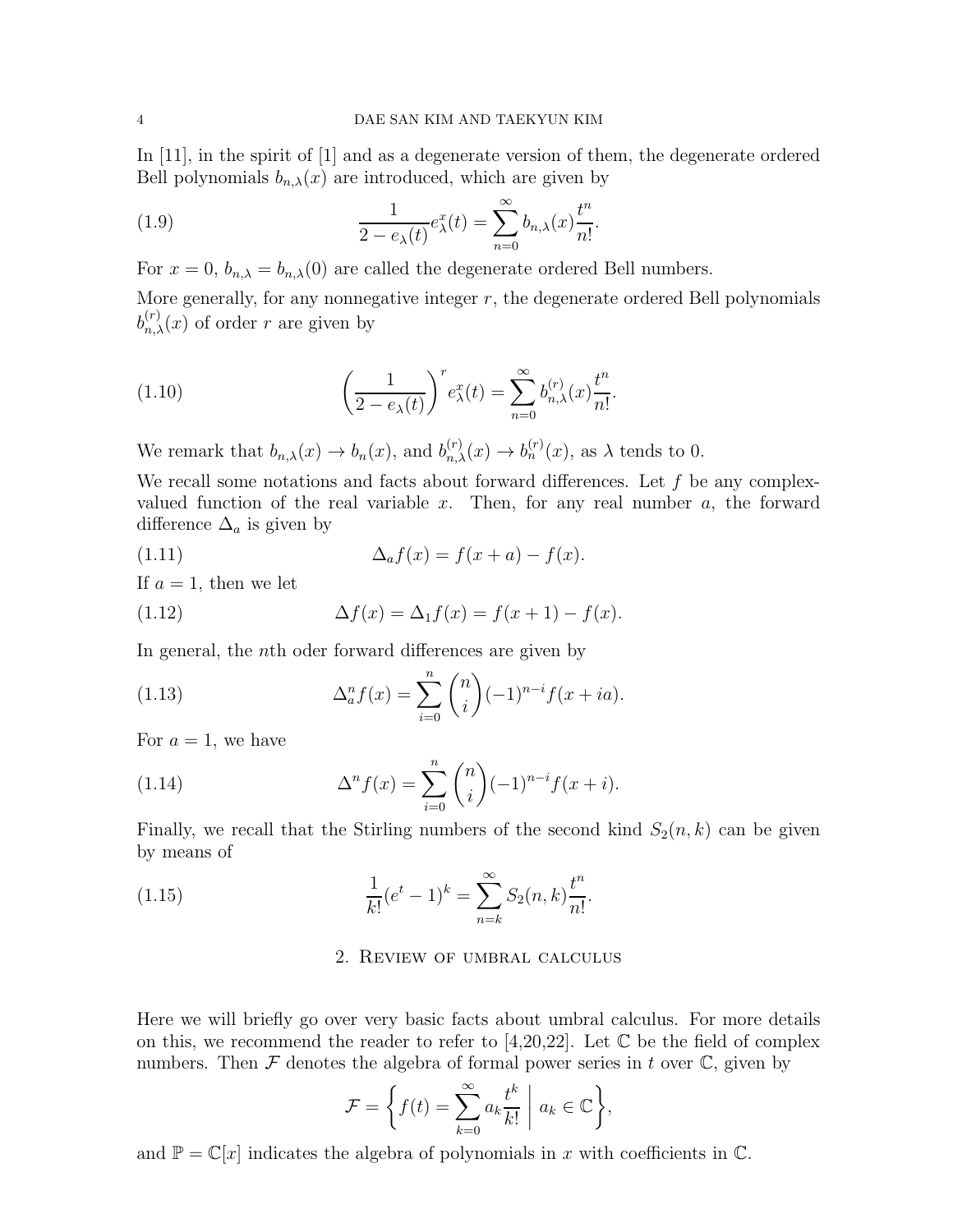Let  $\mathbb{P}^*$  be the vector space of all linear functionals on  $\mathbb{P}$ . If  $\langle L|p(x)\rangle$  denotes the action of the linear functional L on the polynomial  $p(x)$ , then the vector space operations on  $\mathbb{P}^*$  are defined by

$$
\langle L+M|p(x)\rangle = \langle L|p(x)\rangle + \langle M|p(x)\rangle, \quad \langle cL|p(x)\rangle = c\langle L|p(x)\rangle,
$$

where  $c$  is a complex number.

For 
$$
f(t) \in \mathcal{F}
$$
 with  $f(t) = \sum_{k=0}^{\infty} a_k \frac{t^k}{k!}$ , we define the linear functional on  $\mathbb{P}$  by

$$
\langle f(t)|x^k\rangle = a_k.
$$

From [\(2.1\)](#page-4-0), we note that

<span id="page-4-0"></span>
$$
\langle t^k | x^n \rangle = n! \delta_{n,k}, \quad (n, k \ge 0),
$$

where  $\delta_{n,k}$  is the Kronecker's symbol.

Some remarkable linear functionals are as follows:

(2.2)  
\n
$$
\langle e^{yt} | p(x) \rangle = p(y),
$$
\n
$$
\langle e^{yt} - 1 | p(x) \rangle = p(y) - p(0),
$$
\n
$$
\langle \frac{e^{yt} - 1}{t} | p(x) \rangle = \int_0^y p(u) du.
$$

Let

(2.3) 
$$
f_L(t) = \sum_{k=0}^{\infty} \langle L | x^k \rangle \frac{t^k}{k!}.
$$

Then, by  $(2.1)$  and  $(2.3)$ , we get

<span id="page-4-1"></span>
$$
\langle f_L(t)|x^n\rangle = \langle L|x^n\rangle.
$$

That is,  $f_L(t) = L$ . Additionally, the map  $L \mapsto f_L(t)$  is a vector space isomorphism from  $\mathbb{P}^*$  onto  $\mathcal{F}$ .

Henceforth,  $\mathcal F$  denotes both the algebra of formal power series in  $t$  and the vector space of all linear functionals on  $\mathbb{P}$ .  $\mathcal F$  is called the umbral algebra and the umbral calculus is the study of umbral algebra. For each nonnegative integer  $k$ , the differential operator  $t^k$  on  $\mathbb P$  is defined by

(2.4) 
$$
t^k x^n = \begin{cases} (n)_k x^{n-k}, & \text{if } k \leq n, \\ 0, & \text{if } k > n. \end{cases}
$$

Extending [\(2.4\)](#page-4-2) linearly, any power series

<span id="page-4-2"></span>
$$
f(t) = \sum_{k=0}^{\infty} \frac{a_k}{k!} t^k \in \mathcal{F}
$$

gives the differential operator on  $\mathbb P$  defined by

(2.5) 
$$
f(t)x^{n} = \sum_{k=0}^{n} {n \choose k} a_{k}x^{n-k}, \quad (n \ge 0).
$$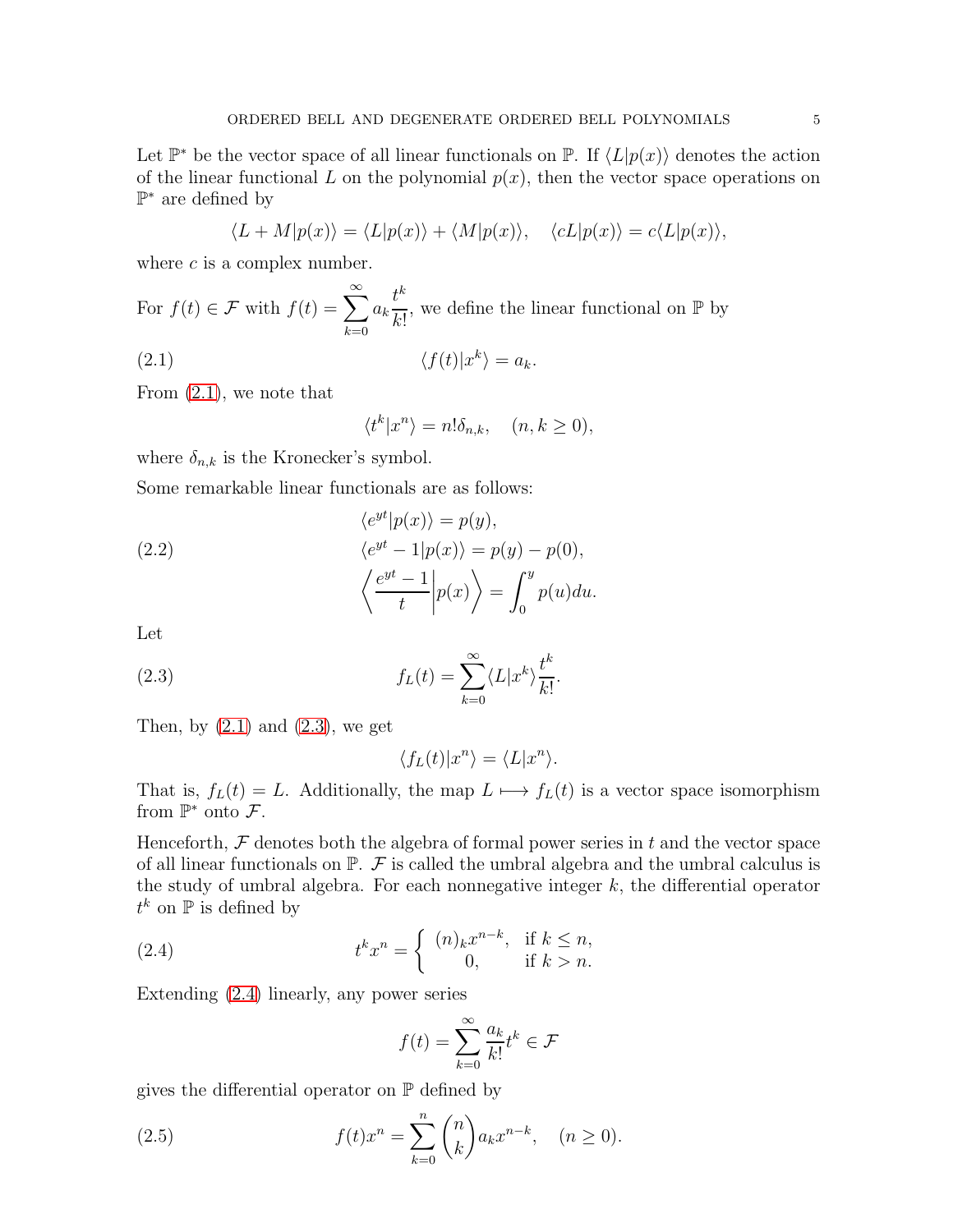It should be observed that, for any formal power series  $f(t)$  and any polynomial  $p(x)$ , we have

(2.6) 
$$
\langle f(t)|p(x)\rangle = \langle 1|f(t)p(x)\rangle = f(t)p(x)|_{x=0}.
$$

Here we note that an element  $f(t)$  of F is a formal power series, a linear functional and a differential operator. Some notable differential operators are as follows:

<span id="page-5-5"></span>(2.7) 
$$
e^{yt}p(x) = p(x + y), (e^{yt} - 1)p(x) = p(x + y) - p(x), \n\frac{e^{yt} - 1}{t}p(x) = \int_{x}^{x+y} p(u)du.
$$

The order  $o(f(t))$  of the power series  $f(t)(\neq 0)$  is the smallest integer for which  $a_k$  does not vanish. If  $o(f(t)) = 0$ , then  $f(t)$  is called an invertible series. If  $o(f(t)) = 1$ , then  $f(t)$  is called a delta series.

For  $f(t), g(t) \in \mathcal{F}$  with  $o(f(t)) = 1$  and  $o(g(t)) = 0$ , there exists a unique sequence  $s_n(x)$  (deg  $s_n(x) = n$ ) of polynomials such that

<span id="page-5-0"></span>(2.8) 
$$
\langle g(t)f(t)^k|s_n(x)\rangle = n!\delta_{n,k}, \quad (n,k \ge 0).
$$

The sequence  $s_n(x)$  is said to be the Sheffer sequence for  $(g(t), f(t))$ , which is denoted by  $s_n(x) \sim (g(t), f(t))$ . We observe from [\(2.8\)](#page-5-0) that

(2.9) 
$$
s_n(x) = \frac{1}{g(t)} p_n(x),
$$

where  $p_n(x) = q(t)s_n(x) \sim (1, f(t)).$ 

In particular, if  $s_n(x) \sim (g(t), t)$ , then  $p_n(x) = x^n$ , and hence

(2.10) 
$$
s_n(x) = \frac{1}{g(t)} x^n.
$$

It is well known that  $s_n(x) \sim (g(t), f(t))$  if and only if

<span id="page-5-4"></span>(2.11) 
$$
\frac{1}{g(\overline{f}(t))}e^{x\overline{f}(t)} = \sum_{k=0}^{\infty} \frac{s_k(x)}{k!}t^k,
$$

for all  $x \in \mathbb{C}$ , where  $\overline{f}(t)$  is the compositional inverse of  $f(t)$  such that  $\overline{f}(f(t)) =$  $f(\overline{f}(t))=t.$ 

The following equations [\(2.12\)](#page-5-1), [\(2.13\)](#page-5-2), and [\(2.14\)](#page-5-3) are equivalent to the fact that  $s_n(x)$ is Sheffer for  $(g(t), f(t))$ , for some invertible  $g(t)$ :

<span id="page-5-1"></span>(2.12) 
$$
f(t) s_n(x) = n s_{n-1}(x), \quad (n \ge 0),
$$

<span id="page-5-2"></span>(2.13) 
$$
s_n(x + y) = \sum_{j=0}^n \binom{n}{j} s_j(x) p_{n-j}(y),
$$

with  $p_n(x) = g(t) s_n(x)$ ,

<span id="page-5-3"></span>(2.14) 
$$
s_n(x) = \sum_{j=0}^n \frac{1}{j!} \langle g(\overline{f}(t))^{-1} \overline{f}(t)^j | x^n \rangle x^j.
$$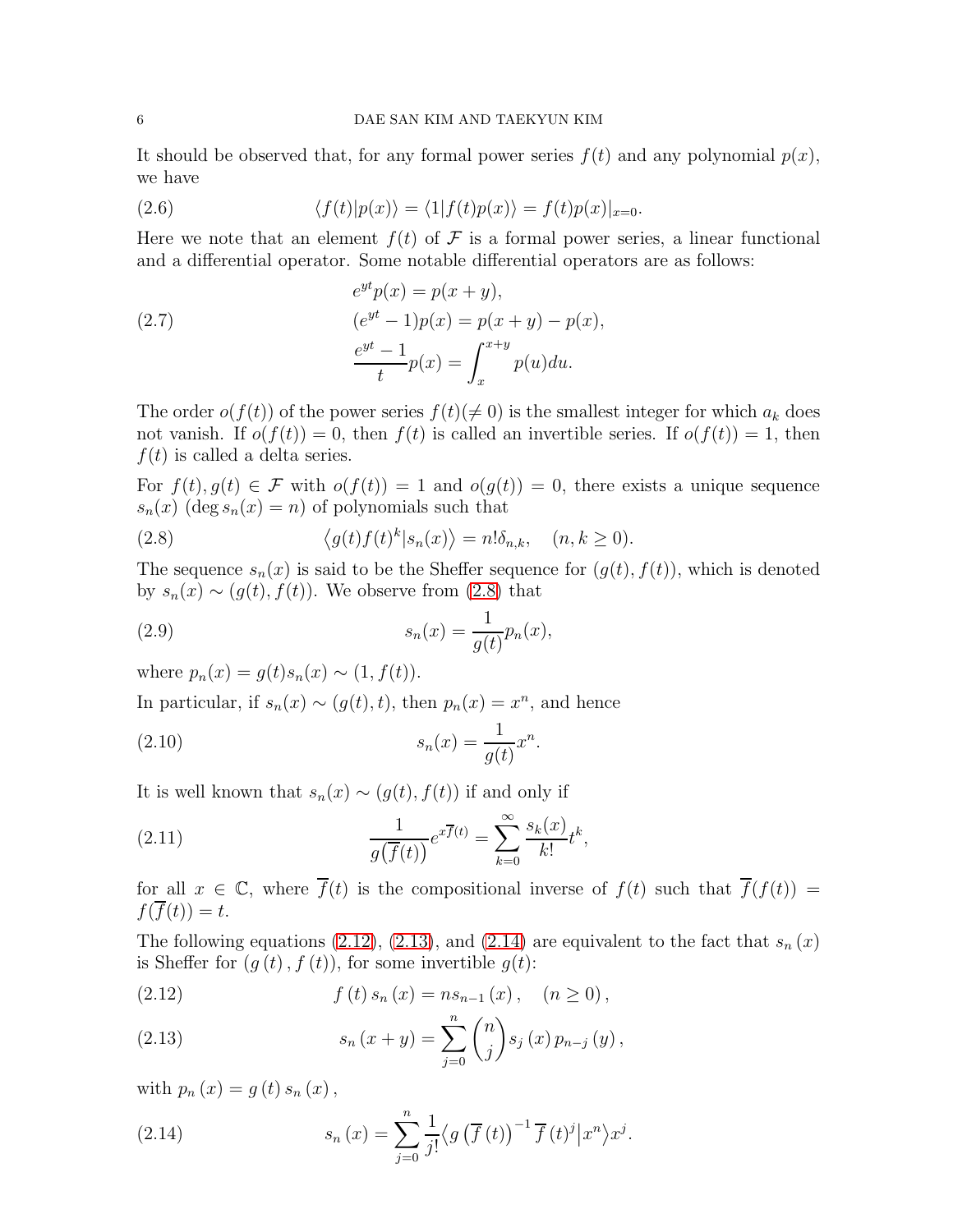For  $s_n(x) \sim (g(t), f(t))$ , and  $r_n(x) \sim (h(t), l(t))$ , we have

(2.15) 
$$
s_n(x) = \sum_{k=0}^n C_{n,k} r_k(x), \quad (n \ge 0),
$$

where

(2.16) 
$$
C_{n,k} = \frac{1}{k!} \left\langle \frac{h(\overline{f}(t))}{g(\overline{f}(t))} l(\overline{f}(t))^{k} | x^{n} \right\rangle.
$$

# <span id="page-6-7"></span>3. Representation by degenerate ordered Bell polynomials

Our interest here is to derive formulas expressing any polynomial in terms of the degenerate ordered Bell polynomials.

From [\(1.9\)](#page-3-0) and [\(2.11\)](#page-5-4), we first observe that

<span id="page-6-0"></span>(3.1) 
$$
b_{n,\lambda}(x) \sim (g(t) = 2 - e^t, f(t) = \frac{1}{\lambda} (e^{\lambda t} - 1)),
$$

<span id="page-6-1"></span>(3.2) 
$$
(x)_{n,\lambda} \sim (1, f(t) = \frac{1}{\lambda} (e^{\lambda t} - 1)).
$$

From  $(1.11)$ ,  $(2.7)$ ,  $(2.12)$ ,  $(3.1)$  and  $(3.2)$ , we note that

(3.3) 
$$
f(t)b_{n,\lambda}(x) = nb_{n-1,\lambda}(x) = \frac{1}{\lambda}(e^{\lambda t} - 1)b_n(x) = \frac{1}{\lambda}\Delta_{\lambda}b_n(x),
$$

<span id="page-6-3"></span>(3.4) 
$$
f(t)(x)_{n,\lambda} = n(x)_{n-1,\lambda}.
$$

It is immediate to see from [\(1.9\)](#page-3-0) and [\(1.12\)](#page-3-2) that

<span id="page-6-2"></span>(3.5) 
$$
2b_{n,\lambda}(x) - b_{n,\lambda}(x+1) = b_{n,\lambda}(x) - \Delta b_{n,\lambda}(x) = (I - \Delta)b_{n,\lambda}(x) = (x)_{n,\lambda},
$$

where  $I$  is the identity operator.

Now, we assume that  $p(x) \in \mathbb{C}[x]$  has degree n, and write  $p(x) = \sum_{k=0}^{n} a_k b_{k,\lambda}(x)$ . Let  $h(x) = 2p(x) - p(x + 1)$ . Then, from [\(3.5\)](#page-6-2), we have

<span id="page-6-4"></span>(3.6) 
$$
h(x) = \sum_{k=0}^{n} a_k (2b_{k,\lambda}(x) - b_{k,\lambda}(x+1))
$$

$$
= \sum_{k=0}^{n} a_k(x)_{k,\lambda}.
$$

For  $k \geq 0$ , from [\(3.4\)](#page-6-3) and [\(3.6\)](#page-6-4) we obtain

<span id="page-6-5"></span>(3.7) 
$$
(f(t))^k h(x) = (f(t))^k \sum_{l=0}^n a_l(x)_{l,\lambda} = \sum_{l=k}^n l(l-1) \cdots (l-k+1) a_l(x)_{l-k,\lambda}.
$$

Letting  $x = 0$  in [\(3.7\)](#page-6-5), we finally get

<span id="page-6-6"></span>(3.8) 
$$
a_k = \frac{1}{k!} (f(t))^k h(x)|_{x=0} = \frac{1}{k!} \langle (f(t))^k | h(x) \rangle, \ (k \ge 0).
$$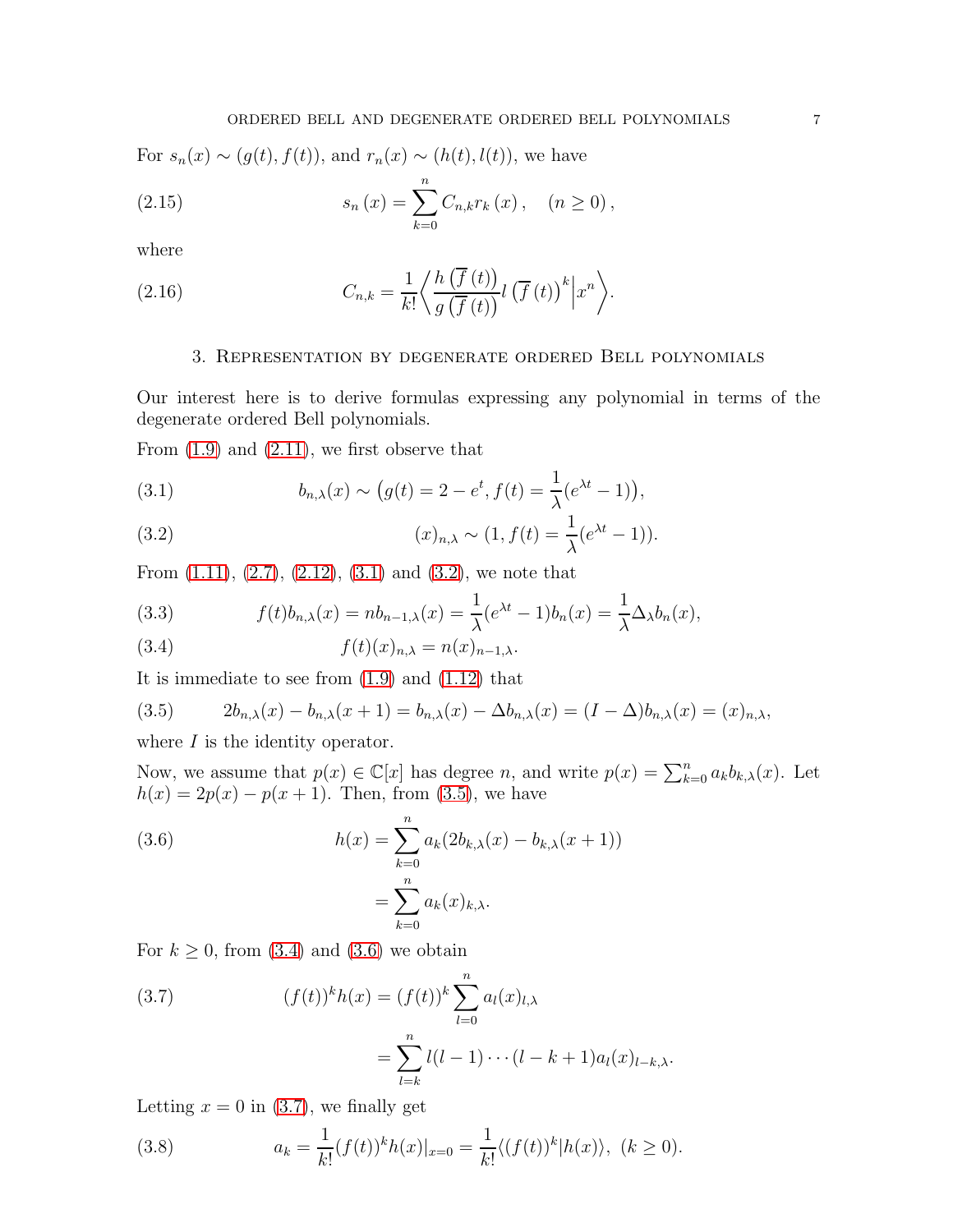An alternative expression of [\(3.8\)](#page-6-6) is given by

(3.9)  
\n
$$
a_k = \frac{1}{k!\lambda^k} \Delta_\lambda^k h(x)|_{x=0}
$$
\n
$$
= \frac{1}{k!\lambda^k} (2\Delta_\lambda^k p(x) - \Delta_\lambda^k p(x+1))|_{x=0}
$$
\n
$$
= \frac{1}{k!\lambda^k} (2\Delta_\lambda^k p(0) - \Delta_\lambda^k p(1)),
$$

as  $f(t)h(x) = \frac{1}{\lambda}(e^{\lambda t} - 1)h(x) = \frac{1}{\lambda}\Delta_{\lambda}h(x)$ .

From [\(1.13\)](#page-3-3), we have another alternative expression of [\(3.8\)](#page-6-6) which is given by

(3.10)  
\n
$$
a_k = \frac{1}{k!\lambda^k} \Delta_\lambda^k h(x)|_{x=0}
$$
\n
$$
= \frac{1}{k!\lambda^k} \sum_{j=0}^k {k \choose j} (-1)^{k-j} (h(x+j\lambda)|_{x=0}
$$
\n
$$
= \frac{1}{k!\lambda^k} \sum_{j=0}^k {k \choose j} (-1)^{k-j} (2p(x+j\lambda) - p(x+1+j\lambda))|_{x=0}
$$
\n
$$
= \frac{1}{k!\lambda^k} \sum_{j=0}^k {k \choose j} (-1)^{k-j} (2p(j\lambda) - p(1+k\lambda)).
$$

By using [\(1.15\)](#page-3-4), we obtain yet another expression of [\(3.8\)](#page-6-6) that is given by

<span id="page-7-0"></span>(3.11)  
\n
$$
a_k = \frac{1}{k!} \langle (f(t))^k | h(x) \rangle
$$
\n
$$
= \frac{1}{\lambda^k} \langle \frac{1}{k!} (e^{\lambda t} - 1)^k | h(x) \rangle
$$
\n
$$
= \frac{1}{\lambda^k} \langle \sum_{l=k}^{\infty} S_2(l, k) \frac{\lambda^l t^l}{l!} | h(x) \rangle
$$
\n
$$
= \sum_{l=k}^n S_2(l, k) \frac{\lambda^{l-k}}{l!} (2p^{(l)}(0) - p^{(l)}(1)),
$$

where  $p^{(l)}(x) = \left(\frac{d}{dx}\right)^l p(x)$ .

Finally, from  $(3.8)$ – $(3.11)$ , we get the following theorem.

**Theorem 3.1.** Let  $p(x) \in \mathbb{C}[x]$ ,  $\deg p(x) = n$ . Let  $f(t) = \frac{1}{\lambda}(e^{\lambda t} - 1)$ . Then we have  $p(x) = \sum_{k=0}^{n} a_k b_{k,\lambda}(x)$ ,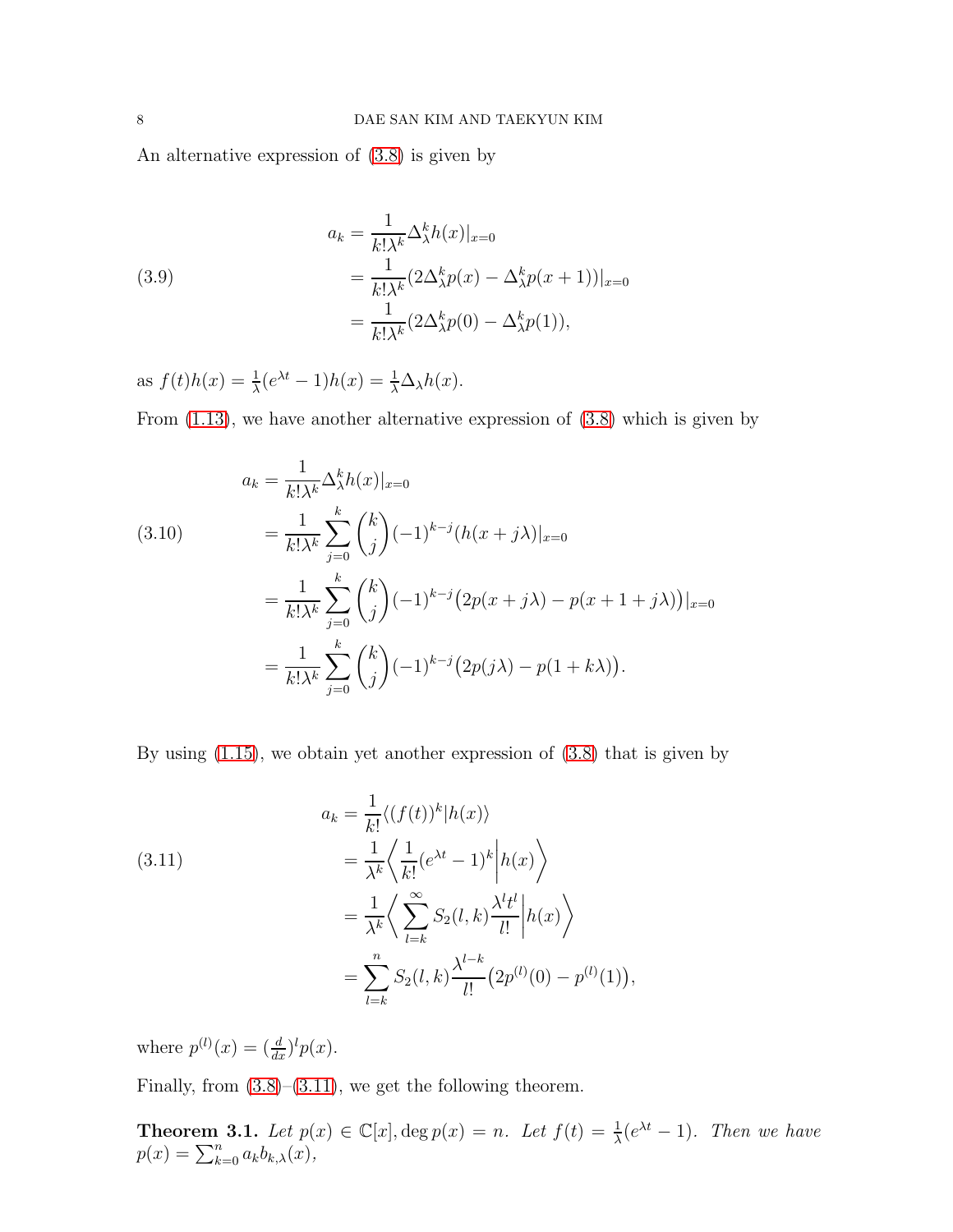*where*

$$
a_k = \frac{1}{k!} (f(t))^k (2p(x) - p(x+1))|_{x=0}
$$
  
=  $\frac{1}{k!} \langle (f(t))^k | 2p(x) - p(x+1) \rangle$   
=  $\frac{1}{k! \lambda^k} \langle (e^{\lambda t} - 1)^k | 2p(x) - p(x+1) \rangle$   
=  $\frac{1}{k! \lambda^k} (2\Delta_{\lambda}^k p(x) - \Delta_{\lambda}^k p(x+1))|_{x=0}$   
=  $\frac{1}{k! \lambda^k} \sum_{j=0}^k {k \choose j} (-1)^{k-j} (2p(j\lambda) - p(1+j\lambda))$   
=  $\sum_{l=k}^n S_2(l, k) \frac{\lambda^{l-k}}{l!} (2p^{(l)}(0) - p^{(l)}(1)), \text{ for } k = 0, 1, ..., n.$ 

**Remark 3.2.** Let  $p(x) \in \mathbb{C}[x]$ , with  $\deg p(x) = n$ . Write  $p(x) = \sum_{k=0}^{n} a_k b_k(x)$ . As  $\lambda$ *tends to* 0*,*  $f(t) \rightarrow t$ *. Thus we obtain the following result:* 

<span id="page-8-0"></span>(3.12) 
$$
a_k = \frac{1}{k!} (2p^{(k)}(0) - p^{(k)}(1)), \text{ for } k = 0, 1, ..., n.
$$

Remark 3.3. *Formulas similar to* [\(3.12\)](#page-8-0) *for Bernoulli, Euler and Genocchi polynomials have been applied to many polynomials in oder to obtain interesting identities for certain special polynomials and numbers* (see [10,12,13])*. Some of the polynomials that have been considered are as follows:*

*(a)*

$$
\sum B_{i_1}(x)\cdots B_{i_r}(x)E_{j_1}(x)\cdots E_{j_s}(x)G_{k_1+1}(x)\cdots G_{k_t+1}(x)x^l,
$$

where the sum is over all nonnegative integers  $i_1, \dots, i_r, j_1, \dots, j_s, k_1, \dots, k_t, l$  such *that*  $i_1 + \cdots + i_r + j_1 + \cdots + j_s + k_1 + \cdots + k_t + l = n$ *, and*  $r, s, t, l$  *are nonnegative integers with*  $r + s + t \geq 1$ *. (b)*

$$
\sum \frac{B_{i_1}(x)\cdots B_{i_r}(x)E_{j_1}(x)\cdots E_{j_s}(x)G_{k_1+1}(x)\cdots G_{k_t+1}(x)x^l}{i_1!\cdots i_r!j_1!\cdots j_s!(k_1+1)!\cdots (k_t+1)!l!}
$$

where the sum is over all nonnegative integers  $i_1, \dots, i_r, j_1, \dots, j_s, k_1, \dots, k_t, l$  such *that*  $i_1 + \cdots + i_r + j_1 + \cdots + j_s + k_1 + \cdots + k_t + l = n$ *, and*  $r, s, t, l$  *are nonnegative integers with*  $r + s + t \geq 1$ . *(c)*

,

$$
\sum \frac{B_{i_1}(x)\cdots B_{i_r}(x)E_{j_1}(x)\cdots E_{j_s}(x)G_{k_1+1}(x)\cdots G_{k_t+1}(x)x^l}{i_1\cdots i_r j_1\cdots j_s(k_1+1)\cdots (k_t+1)l},
$$

where the sum is over all positive integers  $i_1, \dots, i_r, j_1, \dots, j_s, l$  and nonnegative inte*gers*  $k_1, \dots, k_t$  *such that*  $i_1 + \dots + i_r + j_1 + \dots + j_s + k_1 + \dots + k_t + l = n$ *, and*  $r, s, t, l$ *are nonnegative integers with*  $r + s + t \geq 1$ *.*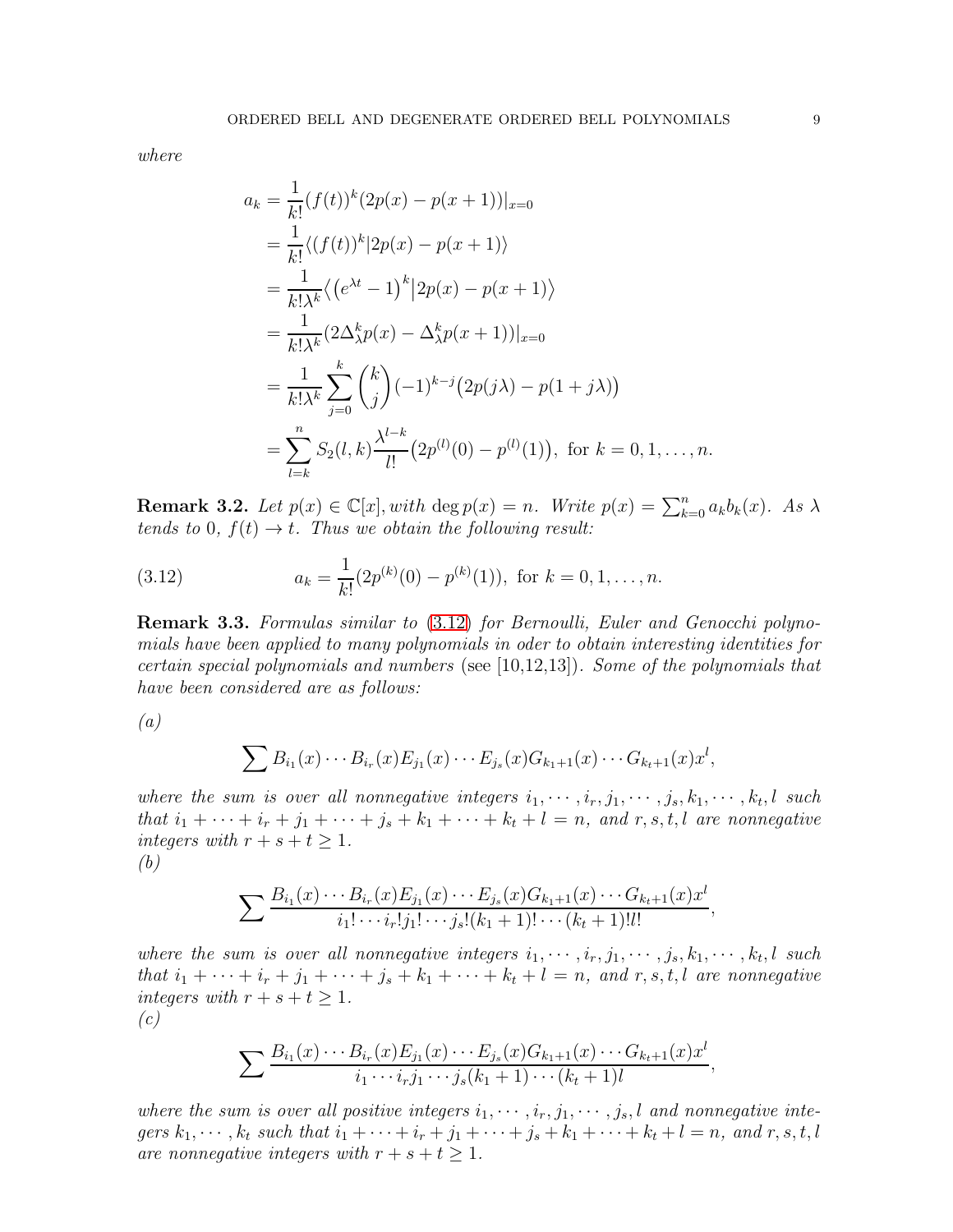# 4. Representation by higher-order degenerate ordered Bell polynomials

Our interest here is to derive formulas expressing any polynomial in terms of the higherorder degenerate ordered Bell polynomials.

With  $g(t) = 2 - e^t$ ,  $f(t) = \frac{1}{\lambda}(e^{\lambda t} - 1)$ , and from [\(1.10\)](#page-3-5) and [\(2.11\)](#page-5-4), we note that

<span id="page-9-0"></span>(4.1) 
$$
b_{n,\lambda}^{(r)}(x) \sim (g(t)^r, f(t)).
$$

Also, from  $(4.1)$  and  $(2.12)$ , we have

(4.2) 
$$
f(t)b_{n,\lambda}^{(r)}(x) = nb_{n-1,\lambda}^{(r)}(x),
$$

and from [\(1.10\)](#page-3-5), it is immediate to see that

<span id="page-9-1"></span>(4.3) 
$$
g(t)b_{n,\lambda}^{(r)}(x) = 2b_{n,\lambda}^{(r)}(x) - b_{n,\lambda}^{(r)}(x+1) = b_{n,\lambda}^{(r-1)}(x).
$$

Thus, from [\(4.3\)](#page-9-1) we have  $g(t)^{r}b_{n,\lambda}^{(r)}(x) = b_{n,\lambda}^{(0)}(x) = (x)_{n,\lambda}$ .

Now, we assume that  $p(x) \in \mathbb{C}[x]$  has degree n, and write  $p(x) = \sum_{k=0}^{n} a_k b_{k,\lambda}^{(r)}(x)$ . Then we have

<span id="page-9-2"></span>(4.4) 
$$
g(t)^{r} p(x) = \sum_{l=0}^{n} a_{l} g(t)^{r} b_{l,\lambda}^{(r)}(x) = \sum_{l=0}^{n} a_{l}(x)_{l,\lambda}.
$$

By using  $(3.4)$  and  $(4.4)$ , we observe that

<span id="page-9-3"></span>(4.5) 
$$
f(t)^{k} g(t)^{r} p(x) = \sum_{l=0}^{n} a_{l} f(t)^{k}(x)_{l,\lambda} = \sum_{l=k}^{n} a_{l} l(l-1) \cdots (l-k+1)(x)_{l-k,\lambda}.
$$

By evaluating  $(4.5)$  at  $x = 0$ , we obtain

<span id="page-9-4"></span>(4.6) 
$$
a_k = \frac{1}{k!} f(t)^k g(t)^r p(x)|_{x=0} = \frac{1}{k!} \langle f(t)^k g(t)^r | p(x) \rangle.
$$

This also follows from the observation  $\langle g(t)^r f(t)^k | b_{l,\lambda}^{(r)}(x) \rangle = l! \delta_{l,k}$ . We would like to find more explicit expressions for  $(4.6)$ . For this purpose, we first observe that

<span id="page-9-5"></span>(4.7) 
$$
g(t)^{r} p(x) = (I - \Delta)^{r} p(x) = 2^{r} \sum_{j=0}^{r} {r \choose j} \left(-\frac{1}{2}\right)^{j} p(x+j).
$$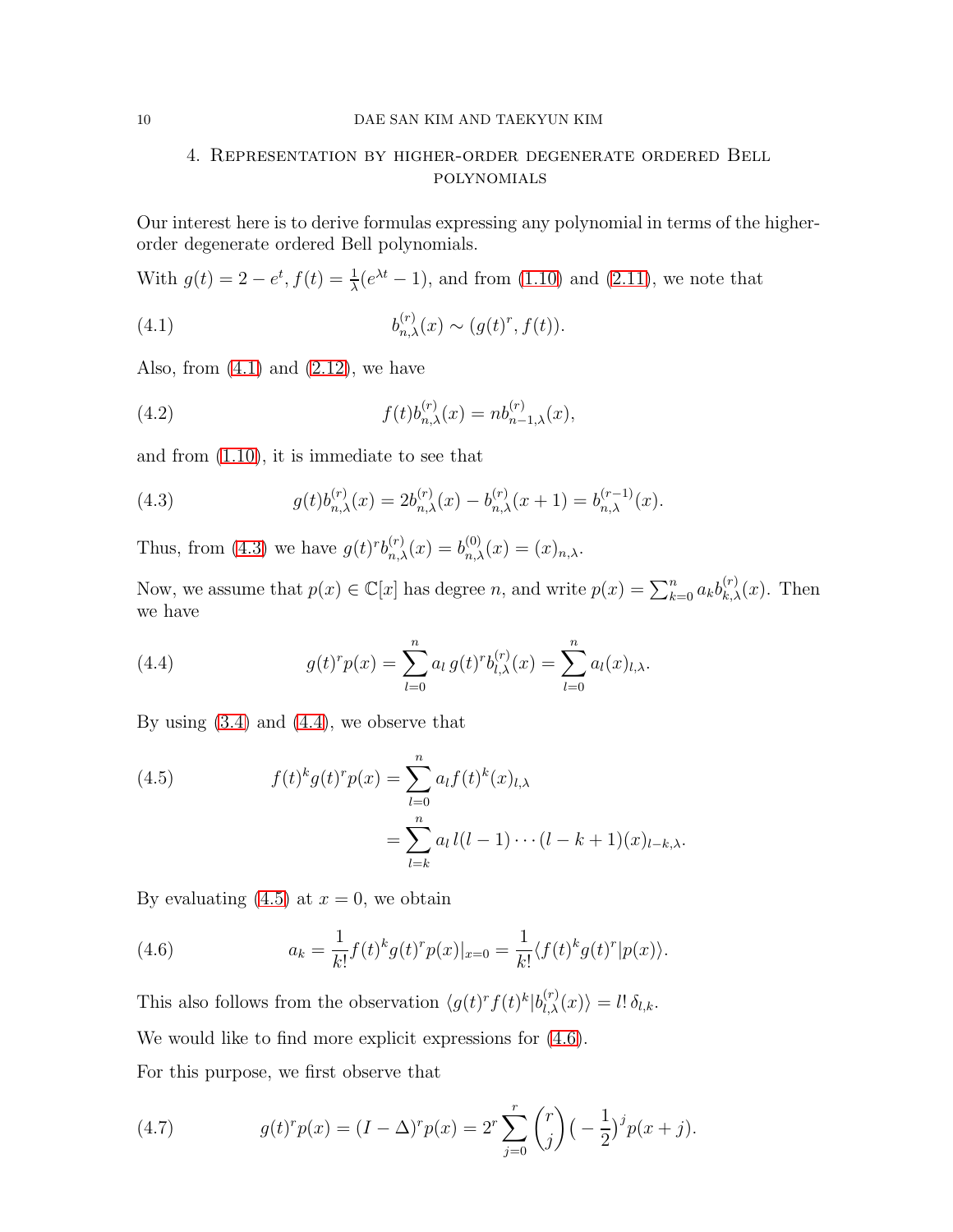Several alternative expressions of  $(4.6)$  follow from  $(4.7)$  and  $(1.13)$ , which are given by

<span id="page-10-1"></span>(4.8)  
\n
$$
a_k = \frac{1}{k!} g(t)^r f(t)^k p(x)|_{x=0}
$$
\n
$$
= \frac{1}{k! \lambda^k} (I - \Delta)^r \Delta_\lambda^k p(x)|_{x=0}
$$
\n
$$
= \frac{1}{k! \lambda^k} (I - \Delta)^{r-1} \Delta_\lambda^k (2p(x) - p(x+1))|_{x=0}
$$
\n
$$
= \frac{2^r}{k! \lambda^k} \sum_{l=0}^k \sum_{j=0}^r (-1)^{k+j-l} {k \choose l} {r \choose j} \frac{1}{2^j} p(j+l\lambda), \quad (0 \le k \le n).
$$

Next, from [\(1.15\)](#page-3-4) we observe that

<span id="page-10-0"></span>(4.9) 
$$
f(t)^k p(x) = \frac{k!}{\lambda^k} \frac{1}{k!} (e^{\lambda t} - 1)^k p(x) = \frac{k!}{\lambda^k} \sum_{l=k}^n S_2(l, k) \frac{\lambda^l}{l!} t^l p(x),
$$

Combining [\(4.7\)](#page-9-5) and [\(4.9\)](#page-10-0), we see that

<span id="page-10-2"></span>(4.10)  
\n
$$
a_k = \frac{1}{k!} f(t)^k g(t)^r p(x)|_{x=0}
$$
\n
$$
= \frac{1}{\lambda^k} \sum_{l=k}^n S_2(l, k) \frac{\lambda^l}{l!} t^l g(t)^r p(x)|_{x=0}
$$
\n
$$
= \frac{1}{\lambda^k} \sum_{l=k}^n S_2(l, k) \frac{\lambda^l}{l!} t^l 2^r \sum_{j=0}^r {r \choose j} \left(-\frac{1}{2}\right)^j p(x+j)|_{x=0}
$$
\n
$$
= \frac{2^r}{\lambda^k} \sum_{l=k}^n \sum_{j=0}^r {r \choose j} \left(-\frac{1}{2}\right)^j \frac{\lambda^l}{l!} S_2(l, k) p^{(l)}(j).
$$

Now, from [\(4.8\)](#page-10-1) and [\(4.10\)](#page-10-2), we finally arrive at the following theorem.

**Theorem 4.1.** Let  $p(x) \in \mathbb{C}[x]$ ,  $\deg p(x) = n$ . Let  $g(t) = 2 - e^t$ ,  $f(t) = \frac{1}{\lambda}(e^{\lambda t} - 1)$ . *Then we have*  $p(x) = \sum_{k=0}^{n} a_k b_{k,\lambda}^{(r)}(x)$ *, where* 

$$
a_k = \frac{1}{k!} f(t)^k g(t)^r p(x)|_{x=0}
$$
  
\n
$$
= \frac{1}{k!} \langle f(t)^k g(t)^r | p(x) \rangle
$$
  
\n
$$
= \frac{1}{k! \lambda^k} (I - \Delta)^r \Delta_\lambda^k p(x)|_{x=0}
$$
  
\n
$$
= \frac{1}{k! \lambda^k} (I - \Delta)^{r-1} \Delta_\lambda^k (2p(x) - p(x+1))|_{x=0}
$$
  
\n
$$
= \frac{2^r}{k! \lambda^k} \sum_{l=0}^k \sum_{j=0}^r (-1)^{k+j-l} {k \choose l} {r \choose j} \frac{1}{2^j} p(j+l\lambda)
$$
  
\n
$$
= 2^r \sum_{l=k}^n \sum_{j=0}^r {r \choose j} (-\frac{1}{2})^j \frac{\lambda^{l-k}}{l!} S_2(l,k) p^{(l)}(j), (0 \le k \le n).
$$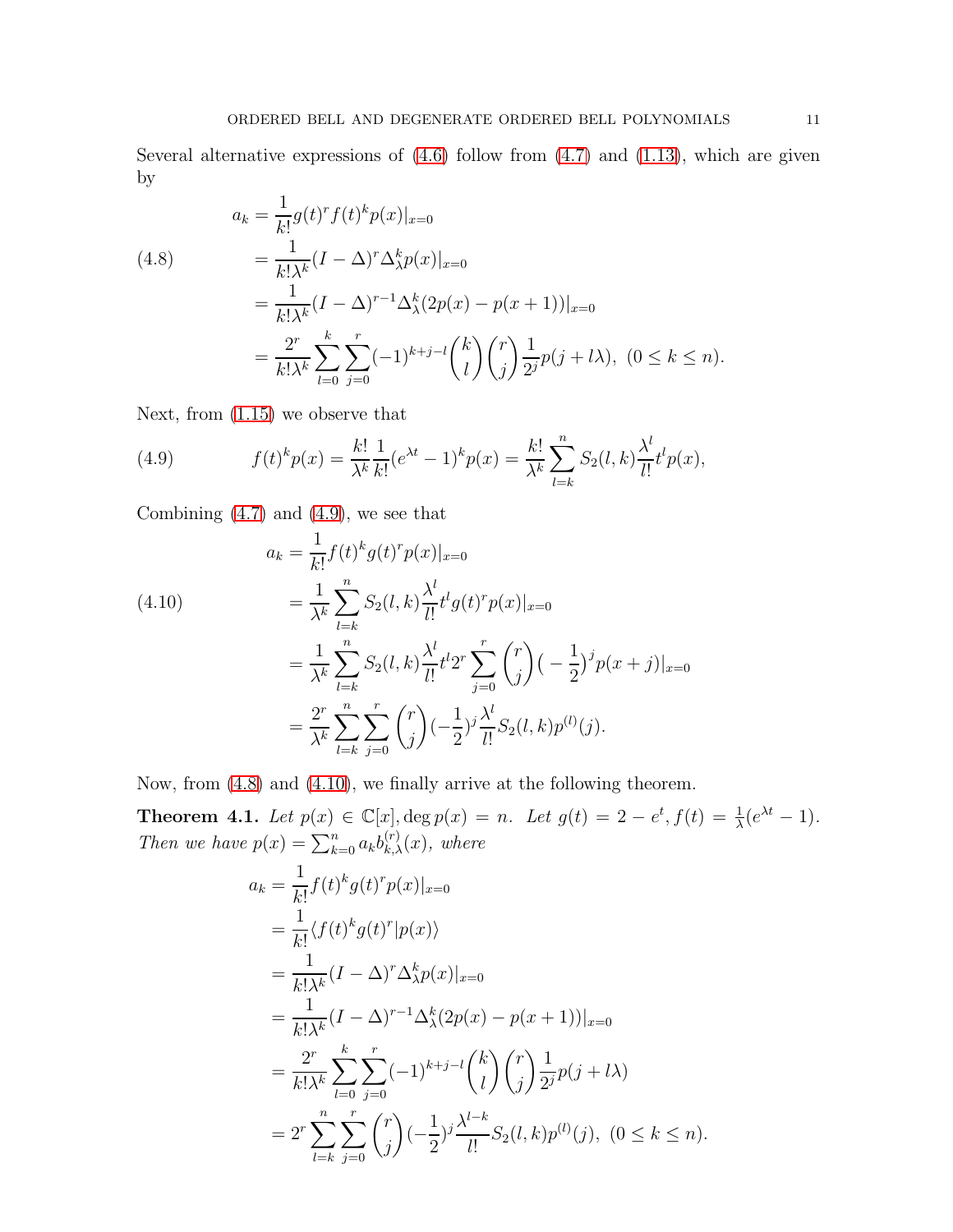**Remark 4.2.** *Let*  $p(x) \in \mathbb{C}[x]$ , *with*  $\deg p(x) = n$ *. Write*  $p(x) = \sum_{k=0}^{n} a_k b_k^{(r)}$  $\lambda_k^{(r)}(x)$ . *As*  $\lambda$ *tends to* 0*,*  $f(t) \rightarrow t$ . Thus, from Theorem 4.1, we have the following result:

<span id="page-11-0"></span>
$$
a_k = \frac{1}{k!} f(t)^k g(t)^r p(x)|_{x=0}
$$
  
\n
$$
= \frac{2^r}{k!} \sum_{j=0}^r \binom{r}{j} (-\frac{1}{2})^j p^{(k)}(j)
$$
  
\n
$$
= \frac{1}{k!} (I - \Delta)^r p^{(k)}(x)|_{x=0}
$$
  
\n(4.11)  
\n
$$
= \frac{1}{k!} \sum_{j=0}^r \binom{r}{j} (-1)^j \Delta^j p^{(k)}(x)|_{x=0}
$$
  
\n
$$
= \frac{1}{k!} (I - \Delta)^{r-1} (2p^{(k)}(x) - p^{(k)}(x+1))|_{x=0}
$$
  
\n
$$
= \frac{1}{k!} \sum_{j=0}^{r-1} \binom{r-1}{j} (-1)^j (2\Delta^j p^{(k)}(x) - \Delta^j p^{(k)}(x+1))|_{x=0},
$$

*where*  $g(t) = 2 - e^t$ ,  $f(t) = t$ .

### 5. Examples on representations by ordered Bell polynomials

Here we illustrate our formulas in Remarks 3.2 and 4.2 with some examples. (a) Let  $p(x) = B_n(x) = \sum_{k=0}^n a_k b_k(x)$ . Then, noting that  $B_n(1) - B_n = \delta_{n,1}$  from [\(1.3\)](#page-1-0), we have

$$
a_k = \frac{1}{k!} (2p^{(k)}(0) - p^{(k)}(1)) = {n \choose k} (2B_{n-k} - B_{n-k}(1))
$$
  
=  ${n \choose k} (B_{n-k} - (B_{n-k}(1) - B_{n-k}))$   
=  ${n \choose k} (B_{n-k} - \delta_{n-k,1}).$ 

Thus  $B_n(x) = \sum_{k=0}^n {n \choose k} (B_{n-k} - \delta_{n-k,1}) b_k(x)$ . k

Now, we let  $B_n(x) = \sum_{k=0}^n c_k b_k^{(r)}$  $k^{(r)}(x)$ . Then we obtain the following:

$$
c_k = \frac{2^r}{k!} \sum_{j=0}^r \binom{r}{j} \left(-\frac{1}{2}\right)^j p^{(k)}(j)
$$
  
= 
$$
2^r \binom{n}{k} \sum_{j=0}^r \binom{r}{j} \left(-\frac{1}{2}\right)^j B_{n-k}(j).
$$

Hence  $B_n(x) = 2^r \sum_{k=0}^n \sum_{j=0}^r {n \choose k}$  $\binom{n}{k}\binom{r}{j}\big(-\frac{1}{2}\big)$  $(\frac{1}{2})^j B_{n-k}(j) b_k^{(r)}$  $k^{(r)}(x).$ 

These results on representations of  $B_n(x)$  by  $b_k(x)$  and  $b_k^{(r)}$  $\binom{r}{k}(x)$  also follow from  $(2.16)$ .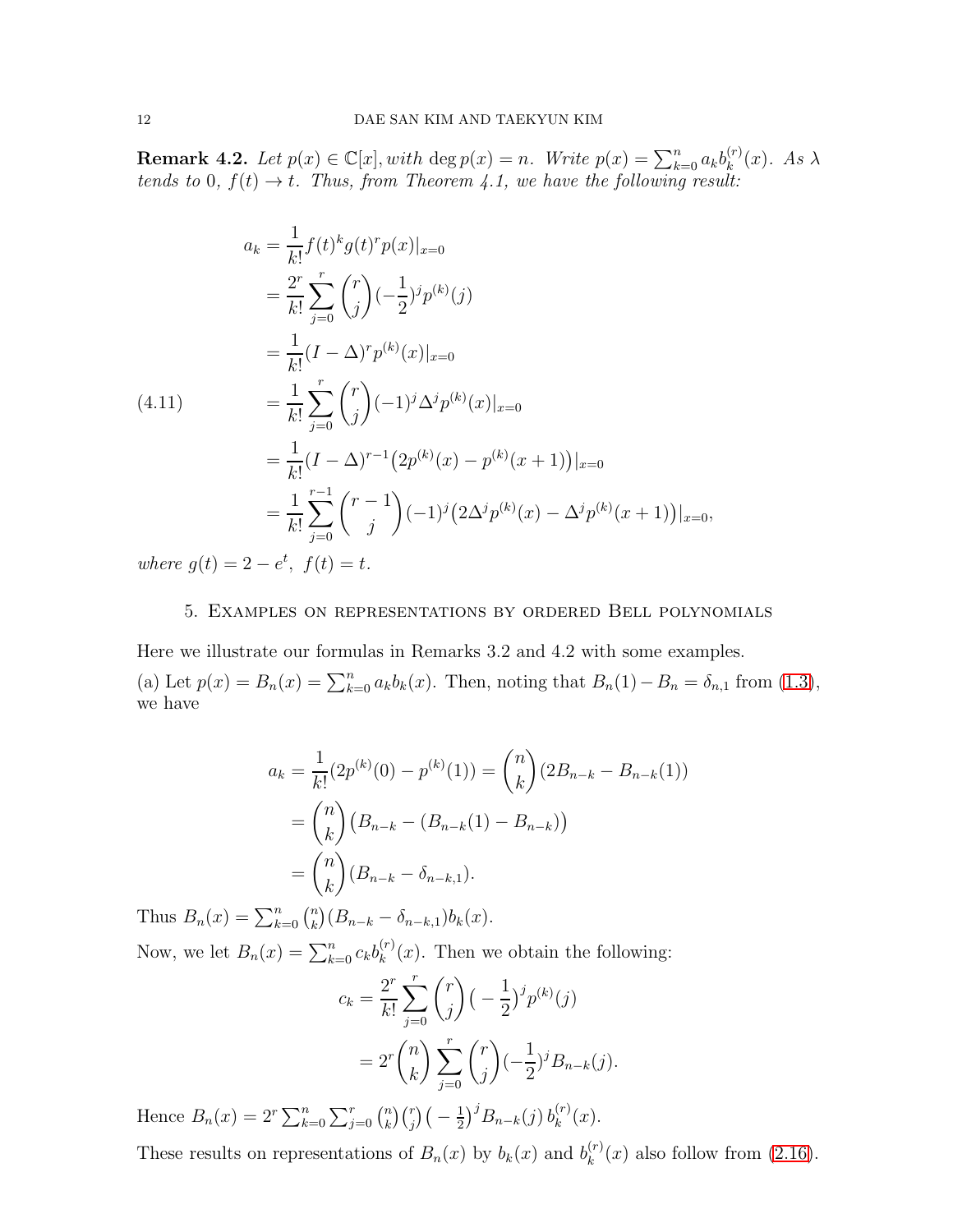(b) Let  $p(x) = \sum_{k=1}^{n-1} \frac{1}{k(n-k)} B_k(x) B_{n-k}(x)$ ,  $(n \ge 2)$ . For this, we first recall from [12] that

(5.1) 
$$
p(x) = \frac{2}{n} \sum_{l=0}^{n-2} \frac{1}{n-l} {n \choose l} B_{n-l} B_l(x) + \frac{2}{n} H_{n-1} B_n(x),
$$

where  $H_n = 1 + \frac{1}{2} + \cdots + \frac{1}{n}$  $\frac{1}{n}$  is the harmonic number. A slight modification of [\(5.1\)](#page-12-0) gives the Miki's and FPZ identities. Let  $p(x) = \sum_{k=0}^{n} a_k b_k(x)$ . Then, for  $0 \le k \le n-2$ , we have

<span id="page-12-0"></span>
$$
k!a_k = 2p^{(k)}(0) - p^{(k)}(1)
$$
  
= 
$$
\frac{2}{n} \sum_{l=k}^{n-2} \frac{1}{n-l} {n \choose l} B_{n-l}(l)_k (B_{l-k} - \delta_{l-k,1}) + \frac{2}{n} H_{n-1}(n)_k B_{n-k};
$$

For  $k = n - 1$  or  $k = n$ , we have

$$
k!a_k = \frac{2}{n}H_{n-1}(n)_k(B_{n-k} - \delta_{n-k,1}).
$$

Hence we get

$$
\sum_{k=1}^{n-1} \frac{1}{k(n-k)} B_k(x) B_{n-k}(x)
$$
  
= 
$$
\sum_{k=0}^{n-2} \left\{ \frac{2}{n} \sum_{l=k}^{n-2} \frac{1}{n-l} {n \choose l} {l \choose k} B_{n-l} (B_{l-k} - \delta_{l-k,1}) + \frac{2}{n} {n \choose k} H_{n-1} B_{n-k} \right\} b_k(x)
$$
  
- 
$$
3H_{n-1} b_{n-1}(x) + \frac{2}{n} H_{n-1} b_n(x).
$$

(c) Let  $\Omega_l = \sum_{a=1}^s \binom{s}{a}$ <sup>s</sup><sub>a</sub>)2<sup>*a*</sup>(-1)<sup>s-a</sup>  $\sum_{i_1+\cdots+i_a=l} \prod_{j=1}^a b_{i_j} - \sum_{i_1+\cdots+i_s=l} \prod_{j=1}^s b_{i_j}$ . Let  $p(x) =$  $\sum_{i_1+\cdots+i_s=n} \prod_{j=1}^s b_{i_j}(x)$ . Then, from Theorems 2 and 3 in [5], it is immediate to see that

$$
p(x) = \frac{1}{n+s} \sum_{j=0}^{n} {n+s \choose j} \Omega_{n-j+1} B_j(x).
$$

Let  $p(x) = \sum_{k=0}^{n} a_k b_k(x)$ . Then, for  $0 \le k \le n$ , we have

$$
k!a_k = 2p^{(k)}(0) - p^{(k)}(1) = \frac{1}{n+s} \sum_{j=k}^n {n+s \choose j} \Omega_{n-j+1}(j)_k (B_{j-k} - \delta_{j-k,1}).
$$

Thus we obtain

$$
\sum_{i_1+\dots+i_s=n} \prod_{j=1}^s b_{i_j}(x) = \frac{1}{n+s} \sum_{k=0}^n \left\{ \sum_{j=k}^n \binom{n+s}{j} \binom{j}{k} \Omega_{n-j+1}(B_{j-k} - \delta_{j-k,1}) \right\} b_k(x).
$$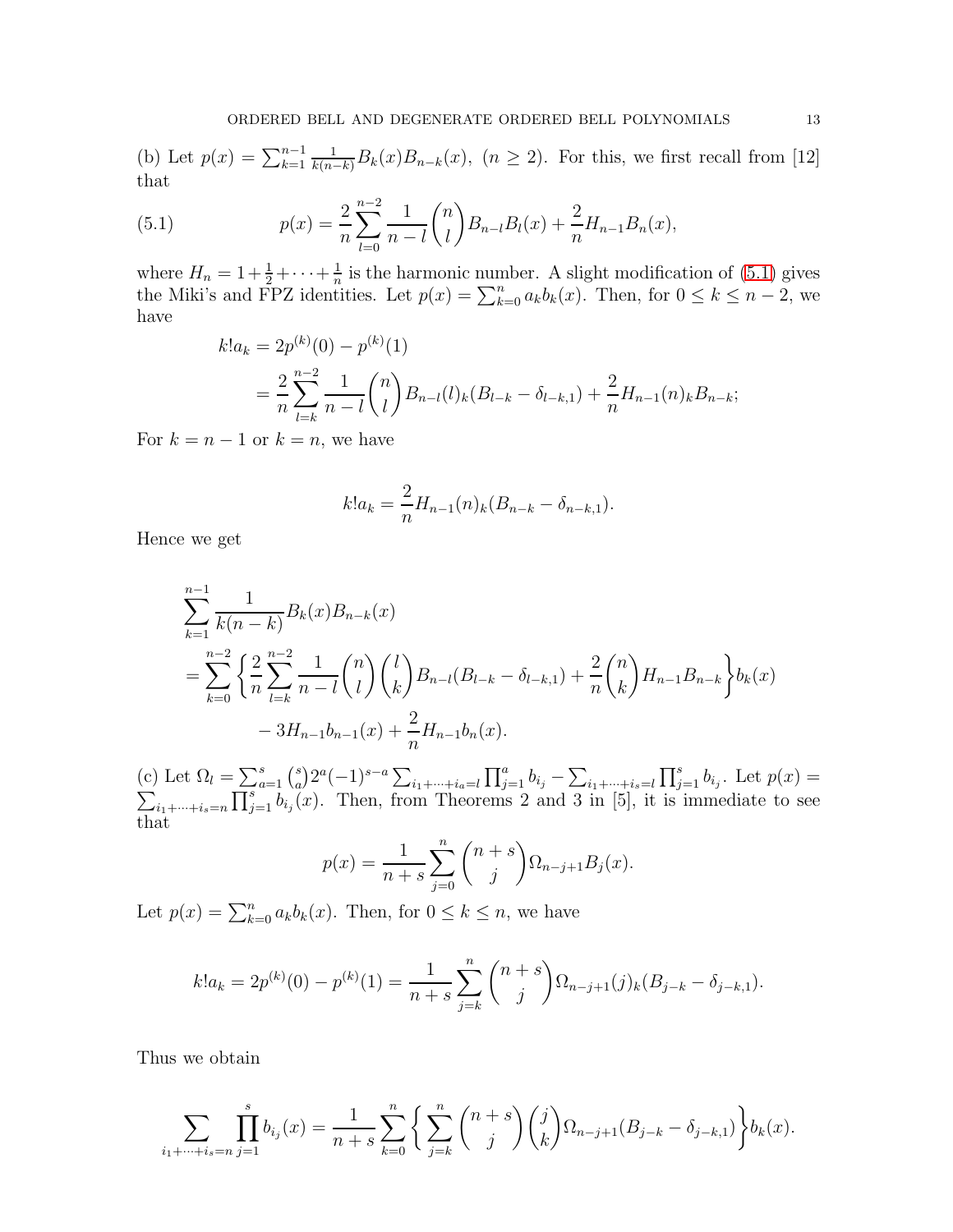(d) In [16], it is proved that the following identity is valid for  $n \geq 2$ :

(5.2) 
$$
\sum_{k=1}^{n-1} \frac{1}{k(n-k)} G_k(x) G_{n-k}(x) = -\frac{4}{n} \sum_{k=0}^{n-2} {n \choose k} \frac{G_{n-k}}{n-k} B_k(x).
$$

Write  $p(x) = \sum_{k=1}^{n-1}$  $\frac{1}{k(n-k)}G_k(x)G_{n-k}(x)=\sum_{k=0}^{n-2}a_kb_k^{(r)}$  $k^{(r)}(x).$ 

$$
a_k = \frac{2^r}{k!} \sum_{j=0}^r \binom{r}{j} \left(-\frac{1}{2}\right)^j p^{(k)}(j)
$$
  
= 
$$
-\frac{2^{r+2}}{n} \sum_{j=0}^r \sum_{l=k}^{n-2} \left(-\frac{1}{2}\right)^j \binom{r}{j} \binom{n}{l} \binom{l}{k} \frac{G_{n-l}}{n-l} B_{l-k}(j).
$$

Therefore we obtain the following result:

$$
\sum_{k=1}^{n-1} \frac{1}{k(n-k)} G_k(x) G_{n-k}(x)
$$
  
= 
$$
-\frac{2^{r+2}}{n} \sum_{k=0}^{n-2} \left\{ \sum_{j=0}^r \sum_{l=k}^{n-2} (-\frac{1}{2})^j \binom{r}{j} \binom{n}{l} \binom{l}{k} \frac{G_{n-l}}{n-l} B_{l-k}(j) \right\} b_k^{(r)}(x).
$$

(e) Nielsen [18,2] represented products of two Euler polynomials in terms of Bernoulli polynomials as follows:

$$
E_m(x)E_n(x) = -2\sum_{i=1}^m {m \choose i} E_i \frac{B_{m+n-i+1}(x)}{m+n-i+1}
$$
  

$$
-2\sum_{j=1}^n {n \choose j} E_j \frac{B_{m+n-j+1}(x)}{m+n-j+1}
$$
  

$$
+2(-1)^{n+1} \frac{m! n!}{(m+n+1)!} E_{m+n+1}.
$$

Write  $p(x) = E_m(x)E_n(x) = \sum_{k=0}^{m+n} a_k b_k^{(r)}$  $k^{(r)}(x)$ . We now observe that

$$
a_k = \frac{2^r}{k!} \sum_{j=0}^r \binom{r}{j} \left(-\frac{1}{2}\right)^j p^{(k)}(j)
$$
  
= 
$$
\frac{2^r}{k!} \sum_{j=0}^r \sum_{a+b=k} \binom{r}{j} \binom{k}{a,b} \left(-\frac{1}{2}\right)^j (E_m(x))^{(a)} (E_n(x))^{(b)}|_{x=j},
$$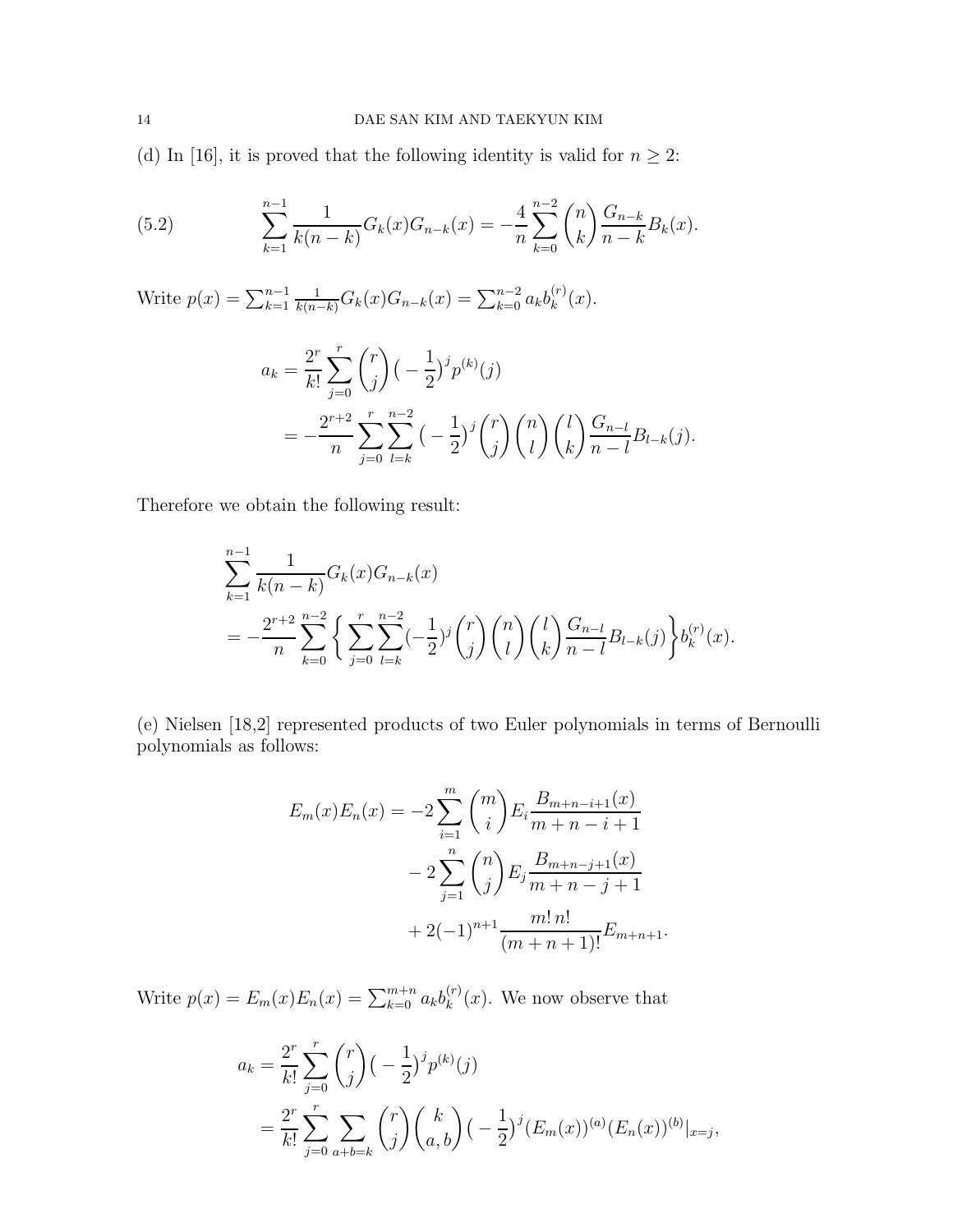where 
$$
(E_n(x))^{(a)} = \left(\frac{d}{dx}\right)^a E_n(x)
$$
, and  $\binom{k}{a,b} = \frac{k!}{a!b!}$ . Thus we obtain the following:  
\n
$$
-2\sum_{i=1}^m \binom{m}{i} E_i \frac{B_{m+n-i+1}(x)}{m+n-i+1} - 2\sum_{j=1}^n \binom{n}{j} E_j \frac{B_{m+n-j+1}(x)}{m+n-j+1} + 2(-1)^{n+1} \frac{m! \, n!}{(m+n+1)!} E_{m+n+1}
$$
\n
$$
= \sum_{k=0}^{m+n} \frac{2^r}{k!} \bigg\{ \sum_{j=0}^r \sum_{a+b=k} \binom{r}{j} \binom{k}{a,b} (-\frac{1}{2})^j (E_m(x))^{(a)} (E_n(x))^{(b)}|_{x=j} \bigg\} b_k^{(r)}(x).
$$

# 6. Examples on representations by degenerate ordered Bell polynomials

Here we illustrate our formulas in Theorems 3.1 and 4.1 with some examples. (a) Let  $p(x) = E_n(x) = \sum_{k=0}^n a_k b_{k,\lambda}(x)$ . Then, noting  $E_n(1) + E_n = 2\delta_{n,0}$ , we have

$$
a_k = \frac{1}{k! \lambda^k} (2\Delta_{\lambda}^k E_n(x) - \Delta_{\lambda}^k E_n(x+1))|_{x=0}
$$
  
= 
$$
\frac{1}{k! \lambda^k} \sum_{j=0}^k {k \choose j} (-1)^{k-j} (2E_n(j\lambda) - E_n(1+j\lambda))
$$
  
= 
$$
\sum_{l=k}^n {n \choose l} \lambda^{l-k} S_2(l,k) (3E_{n-l} - 2\delta_{n,l}).
$$

Hence we obtain

$$
E_n(x) = \sum_{k=0}^n \frac{1}{k!\lambda^k} \left( \left( 2\Delta_\lambda^k E_n(x) - \Delta_\lambda^k E_n(x+1) \right) |_{x=0} \right) b_{k,\lambda}(x)
$$
  
= 
$$
\sum_{k=0}^n \frac{1}{k!\lambda^k} \left\{ \sum_{j=0}^k {k \choose j} (-1)^{k-j} \left( 2E_n(j\lambda) - E_n(1+j\lambda) \right) \right\} b_{k,\lambda}(x)
$$
  
= 
$$
\sum_{k=0}^n \left\{ \sum_{l=k}^n {n \choose l} \lambda^{l-k} S_2(l,k) \left( 3E_{n-l} - 2\delta_{n,l} \right) \right\} b_{k,\lambda}(x).
$$

Now, we let  $p(x) = E_n(x) = \sum_{k=0}^n c_k b_{k,\lambda}^{(r)}(x)$ . Recalling that  $E_n(x + 1) + E_n(x) = 2x^n$ , we get

$$
c_k = \frac{1}{k!\lambda^k} (I - \Delta)^r \Delta_\lambda^k E_n(x)|_{x=0}
$$
  
= 
$$
\frac{1}{k!\lambda^k} (I - \Delta)^{r-1} \Delta_\lambda^k (3E_n(x) - 2x^n)|_{x=0}
$$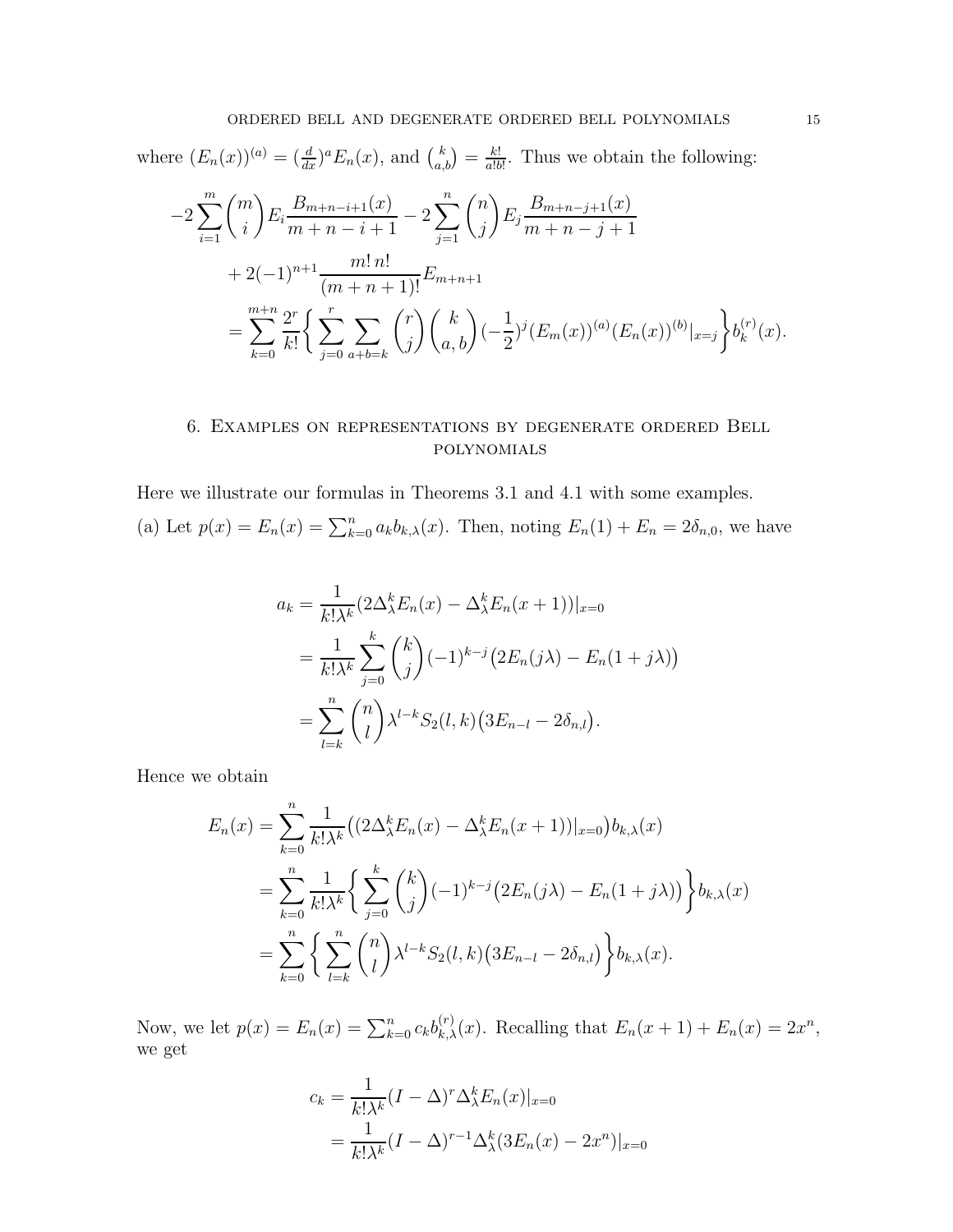$$
= \frac{2^r}{k!\lambda^k} \sum_{l=0}^k \sum_{j=0}^r (-1)^{k+j-l} {k \choose l} {r \choose j} \frac{1}{2^j} E_n(j+l\lambda)
$$
  

$$
= \frac{2^r}{\lambda^k} \sum_{l=k}^n \sum_{j=0}^r {r \choose j} {n \choose l} (-\frac{1}{2})^j \lambda^l S_2(l,k) E_{n-l}(j).
$$

This shows the following:

$$
E_n(x) = \sum_{k=0}^n \frac{1}{k!\lambda^k} \left( (I - \Delta)^r \Delta_\lambda^k E_n(x)|_{x=0} \right) b_{k,\lambda}^{(r)}(x)
$$
  
\n
$$
= \sum_{k=0}^n \frac{1}{k!\lambda^k} \left( (I - \Delta)^{r-1} \Delta_\lambda^k (3E_n(x) - 2x^n)|_{x=0} \right) b_{k,\lambda}^{(r)}(x)
$$
  
\n
$$
= \sum_{k=0}^n \left\{ \frac{2^r}{k!\lambda^k} \sum_{l=0}^k \sum_{j=0}^r (-1)^{k+j-l} {k \choose l} {r \choose j} \frac{1}{2^j} E_n(j+l\lambda) \right\} b_{k,\lambda}^{(r)}(x)
$$
  
\n
$$
= \sum_{k=0}^n \left\{ \frac{2^r}{\lambda^k} \sum_{l=k}^n \sum_{j=0}^r {r \choose j} {n \choose l} (-\frac{1}{2})^j \lambda^l S_2(l,k) E_{n-l}(j) \right\} b_{k,\lambda}^{(r)}(x).
$$

These results on representations of  $E_n(x)$  by  $b_{k,\lambda}(x)$  and  $b_{k,\lambda}^{(r)}(x)$  also follow from [\(2.16\)](#page-6-7). (b) Working similarly to (a) and recalling that  $2b_n(x) - b_n(x+1) = x^n$ , we have

$$
b_n(x) = \sum_{k=0}^n \left\{ \frac{1}{k! \lambda^k} (2 \Delta_\lambda^k b_n(x) - \Delta_\lambda^k b_n(x+1))|_{x=0} \right\} b_{k,\lambda}(x)
$$
  
= 
$$
\sum_{k=0}^n \left\{ \frac{1}{k! \lambda^k} \sum_{j=0}^k {k \choose j} (-1)^{k-j} (2b_n(j\lambda) - b_n(1+j\lambda)) \right\} b_{k,\lambda}(x)
$$
  
= 
$$
\sum_{k=0}^n S_2(n,k) \lambda^{n-k} b_{k,\lambda}(x).
$$

More generally, we also have

$$
b_n(x) = \sum_{k=0}^n \left\{ \frac{1}{k!\lambda^k} (I - \Delta)^r \Delta_\lambda^k b_n(x)|_{x=0} \right\} b_{k,\lambda}^{(r)}(x)
$$
  
\n
$$
= \sum_{k=0}^n \left\{ \frac{1}{k!\lambda^k} (I - \Delta)^{r-1} \Delta_\lambda^k (2b_n(x) - b_n(x+1))|_{x=0} \right\} b_{k,\lambda}^{(r)}(x)
$$
  
\n
$$
= \sum_{k=0}^n \left\{ \frac{2^r}{k!\lambda^k} \sum_{l=0}^k \sum_{j=0}^r (-1)^{k+j-l} {k \choose l} {r \choose j} \frac{1}{2^j} b_n(j+l\lambda) \right\} b_{k,\lambda}^{(r)}(x)
$$
  
\n
$$
= \sum_{k=0}^n \left\{ \frac{2^r}{\lambda^k} \sum_{l=k}^n \sum_{j=0}^r {r \choose j} {n \choose l} (-\frac{1}{2})^j \lambda^l S_2(l,k) b_{n-l}(j) \right\} b_{k,\lambda}^{(r)}(x).
$$

(c) As we mentioned earlier in [\(4.11\)](#page-11-0), the following identity holds: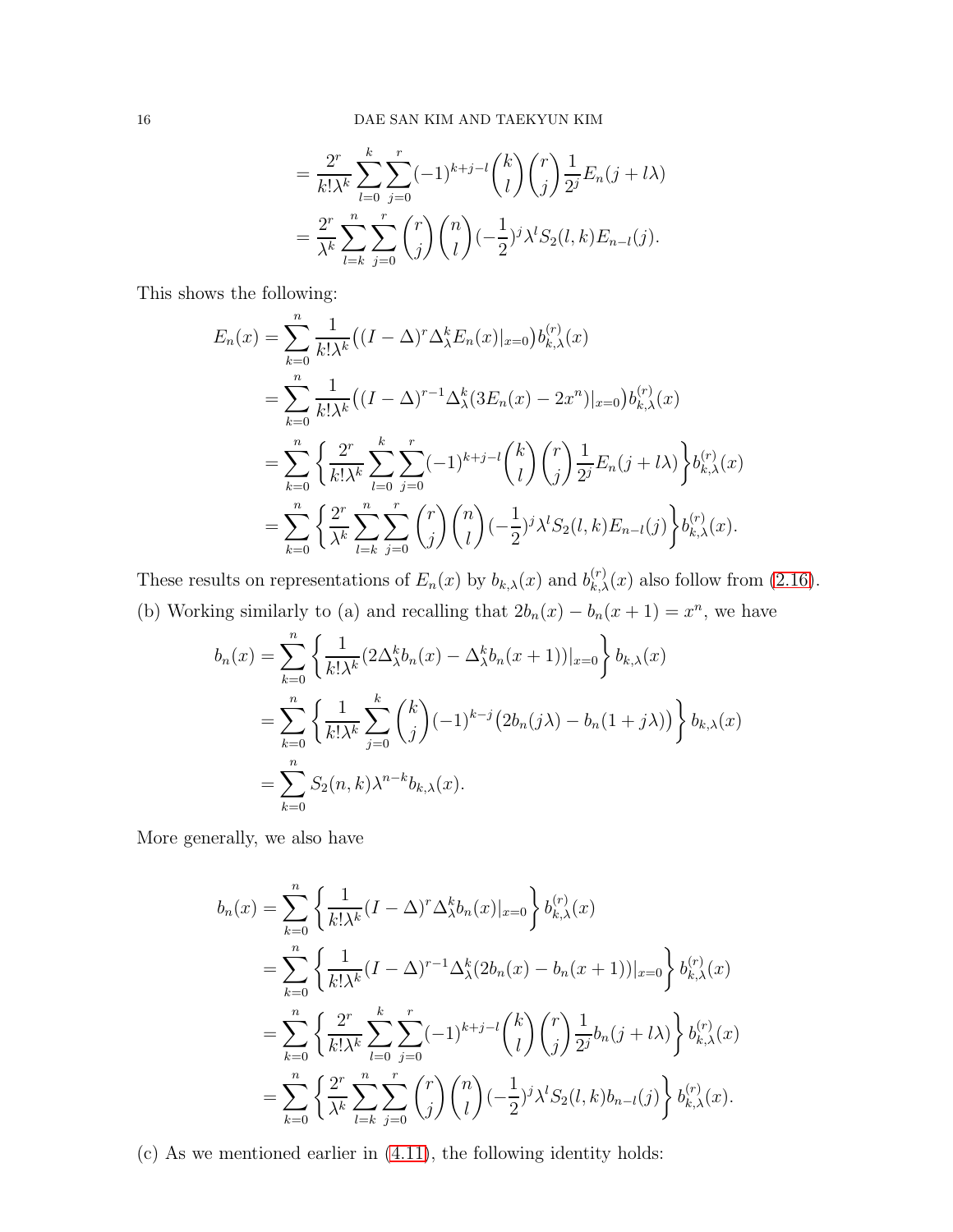$$
\sum_{i_1 + \dots + i_s = n} \prod_{j=1}^s b_{i_j}(x) = \frac{1}{n+s} \sum_{i=0}^n {n+s \choose i} \Omega_{n-i+1} B_i(x),
$$

where  $\Omega_l = \sum_{a=1}^s \binom{s}{a}$ <sup>s</sup><sub>a</sub>)2<sup>*a*</sup>(−1)<sup>*s*-*a*</sup> $\sum_{i_1+\cdots+i_a=l} \prod_{j=1}^a b_{i_j} - \sum_{i_1+\cdots+i_s=l} \prod_{j=1}^s b_{i_j}.$ Then, by proceeding similarly to (a), we have

$$
\sum_{i_1+\dots+i_s=n} \prod_{j=1}^s b_{i_j}(x)
$$
\n
$$
= \sum_{k=0}^n \left\{ \frac{1}{k!\lambda^k} \frac{1}{n+s} \sum_{i=0}^n {n+s \choose i} \Omega_{n-i+1} (I - \Delta)^r \Delta_\lambda^k B_i(x)|_{x=0} \right\} b_{k,\lambda}^{(r)}(x)
$$
\n
$$
= \sum_{k=0}^n \left\{ \frac{1}{n+s} \frac{1}{k!\lambda^k} \sum_{i=0}^n {n+s \choose i} \Omega_{n-i+1} (I - \Delta)^{r-1} \Delta_\lambda^k (B_i(x) - jx^{j-1})|_{x=0} \right\} b_{k,\lambda}^{(r)}(x)
$$
\n
$$
= \sum_{k=0}^n \left\{ \frac{2^r}{k!\lambda^k} \frac{1}{n+s} \sum_{l=0}^k \sum_{j=0}^r \sum_{i=0}^n (-1)^{k+j-l} {k \choose l} {r \choose j} {n+s \choose i} \frac{1}{2^j} \Omega_{n-i+1} B_i(j+l\lambda) \right\} b_{k,\lambda}^{(r)}(x)
$$
\n
$$
= \sum_{k=0}^n \left\{ \frac{2^r}{\lambda^k} \frac{1}{n+s} \sum_{l=k}^n \sum_{j=0}^r \sum_{i=l}^n {r \choose j} {i \choose l} {n+s \choose i} (-\frac{1}{2})^j \lambda^l S_2(l,k) \Omega_{n-i+1} B_{i-l}(j) \right\} b_{k,\lambda}^{(r)}(x)
$$

(d) Nielsen [18,2] expressed products of two Bernoulli polynomials in terms of Bernoulli polynomials. Namely, for positive integers m and n, with  $m + n \geq 2$ ,

$$
B_m(x)B_n(x) = \sum_r \left\{ {m \choose 2r} n + {n \choose 2r} m \right\} \frac{B_{2r}B_{m+n-2r}(x)}{m+n-2r} + (-1)^{m+1} \frac{B_{m+n}}{m+n}.
$$

Then, by proceeding analogously to (a), we get

$$
\sum_{r} \left\{ {m \choose 2r} n + {n \choose 2r} m \right\} \frac{B_{2r}B_{m+n-2r}(x)}{m+n-2r} + (-1)^{m+1} \frac{B_{m+n}}{m+n}
$$
\n
$$
= \sum_{k=0}^{m+n} \left\{ \frac{1}{k!\lambda^{k}} (I - \Delta)^{r} \Delta_{\lambda}^{k} (B_{m}(x)B_{n}(x))|_{x=0} \right\} b_{k,\lambda}^{(r)}(x)
$$
\n
$$
= \sum_{k=0}^{m+n} \left\{ \frac{1}{k!\lambda^{k}} (I - \Delta)^{r-1} \Delta_{\lambda}^{k} (2B_{m}(x)B_{n}(x) - B_{m}(x+1)B_{n}(x+1))|_{x=0} \right\} b_{k,\lambda}^{(r)}(x)
$$
\n
$$
= \sum_{k=0}^{m+n} \left\{ \frac{2^{r}}{k!\lambda^{k}} \sum_{l=0}^{k} \sum_{j=0}^{r} (-1)^{k+j-l} {k \choose l} {r \choose j} \frac{1}{2^{j}} B_{m}(j+l\lambda) B_{n}(j+l\lambda) \right\} b_{k,\lambda}^{(r)}(x)
$$
\n
$$
= \sum_{k=0}^{m+n} \left\{ \frac{2^{r}}{\lambda^{k}} \sum_{l=k}^{n} \sum_{j=0}^{r} \sum_{a+b=l} {r \choose j} {l \choose a,b} (-\frac{1}{2})^{j} \frac{\lambda^{l}}{l!} S_{2}(l,k) (B_{m}(x))^{(a)} (B_{n}(x))^{(b)}|_{x=j} \right\} b_{k,\lambda}^{(r)}(x),
$$
\nwhere  $(B_{n}(x))^{(a)} = (\frac{d}{dx})^{a} B_{n}(x).$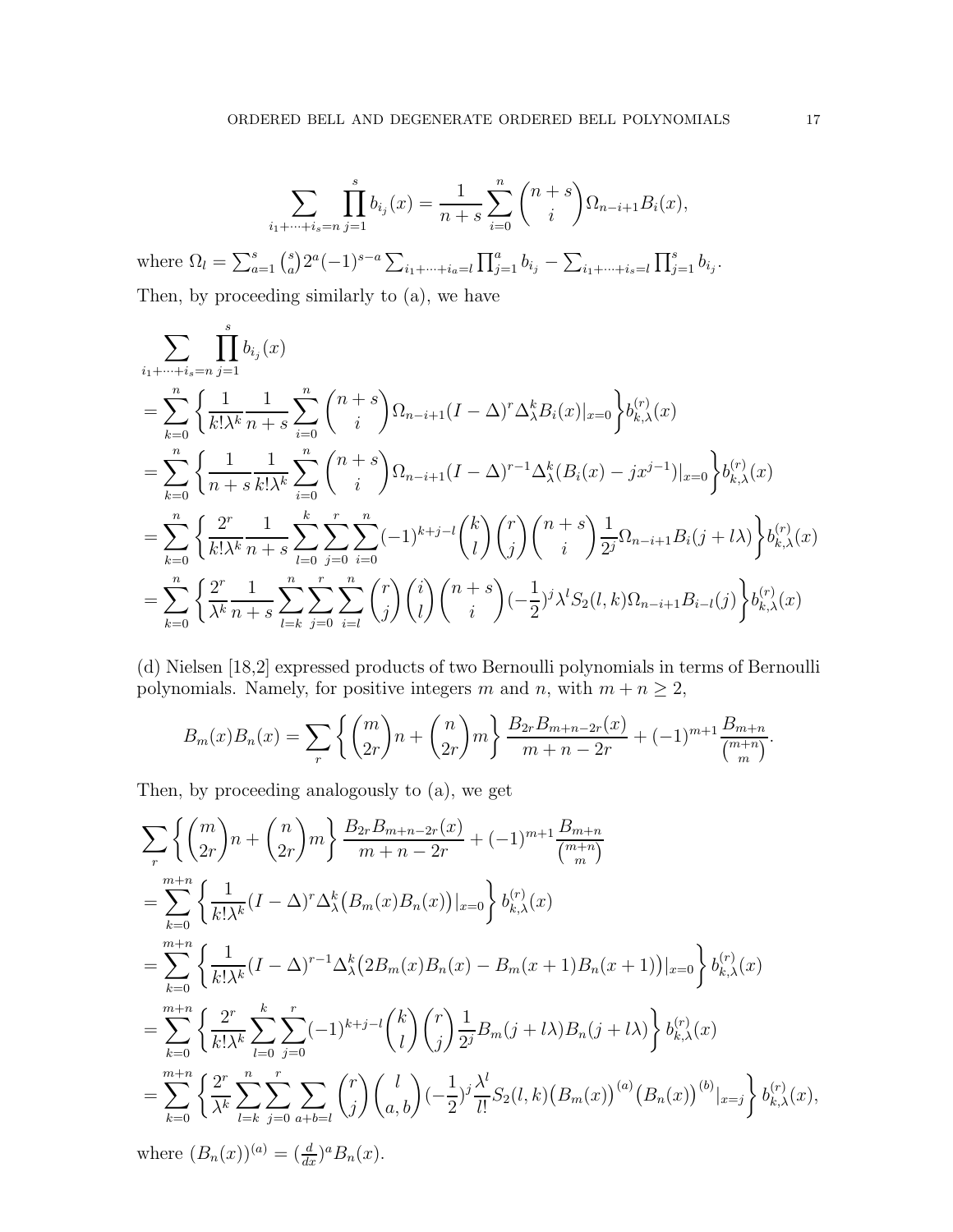(e) In (4.20) of [9], it is shown that the following identity holds for  $n \geq s$ :

$$
\sum_{\substack{i_1+\dots+i_s=n\\i_1,\dots,i_s\geq 1}} G_{i_1}(x) \dots G_{i_s}(x)
$$
\n
$$
= \frac{1}{n+s} \sum_{l=1}^s {s \choose l} (-2)^{l-1} \sum_{\substack{i_0+i_1+\dots+i_{s-l}=n+1-l\\i_0,i_1,\dots,i_{s-l}\geq 1}} {n+s \choose i_0} G_{i_1} \cdots G_{i_s} G_{i_0}(x).
$$

Then, proceeding similarly to (b), we can show that

$$
\sum_{\substack{i_1+\cdots+i_s=n\\i_1,\ldots,i_s\geq 1}} G_{i_1}(x) \ldots G_{i_s}(x) = \sum_{k=0}^{n-s} \left\{ \frac{1}{k!\lambda^k} \frac{1}{n+s} \sum_{l=1}^s {s \choose l} (-2)^{l-1} \right\}
$$
\n
$$
\times \sum_{\substack{i_0+i_1+\cdots+i_{s-1}=n+1-l\\i_0,i_1,\ldots,i_s\geq 1}} {n+s \choose k!} G_{i_1} \ldots G_{i_s} (I-\Delta)^r \Delta^k_{\lambda} G_{i_0}(x)|_{x=0} \right\} b_{k,\lambda}^{(r)}(x)
$$
\n
$$
= \sum_{k=0}^{n-s} \left\{ \frac{1}{k!\lambda^k} \frac{1}{n+s} \sum_{l=1}^s {s \choose l} (-2)^{l-1} \sum_{\substack{i_0+i_1+\cdots+i_{s-1}=n+1-l\\i_0,i_1,\ldots,i_{s-1}\geq 1}} {n+s \choose k!} G_{i_1} \ldots G_{i_s}
$$
\n
$$
\times (I-\Delta)^{r-1} \Delta^k_{\lambda} (3G_{i_0}(x) - 2i_0 x^{i_0-1})|_{x=0} \right\} b_{k,\lambda}^{(r)}(x)
$$
\n
$$
= \sum_{k=0}^{n-s} \left\{ \frac{2^r}{k!\lambda^k} \frac{1}{n+s} \sum_{a=0}^k \sum_{j=0}^r \sum_{l=1}^s (-1)^{k+j+a+l-1} {k \choose a} {r \choose j} {s \choose l} 2^{l-j-1}
$$
\n
$$
\times \sum_{\substack{i_0+i_1+\cdots+i_{s-1}=n+1-l\\i_0,i_1,\ldots,i_{s-1}\geq 1}} {n+s \choose k} G_{i_1} \ldots G_{i_s} G_{i_0}(j+a\lambda) \right\} b_{k,\lambda}^{(r)}(x)
$$
\n
$$
= \sum_{k=0}^{n-s} \left\{ \frac{2^r}{\lambda^k} \frac{1}{n+s} \sum_{a=k}^n \sum_{j=0}^r \sum_{l=1}^s {r \choose j} {s \choose l} {i_0 \choose a} (-2)^{l-j-1} \lambda^a S_
$$

# 7. Conclusion

In this paper, we were interested in representing any polynomial in terms of the ordered Bell and degenerate ordered Bell polynomials, and more generally of the higher-order ordered Bell and higher-order degenerate ordered Bell polynomials. We were able to derive formulas for such representations with the help of umbral calculus. Further, we illustrated the formulas with some examples.

Even though the method adopted in this paper is elementary, they are very useful and powerful. Indeed, as we mentioned in the Section 1, both a variant of Miki's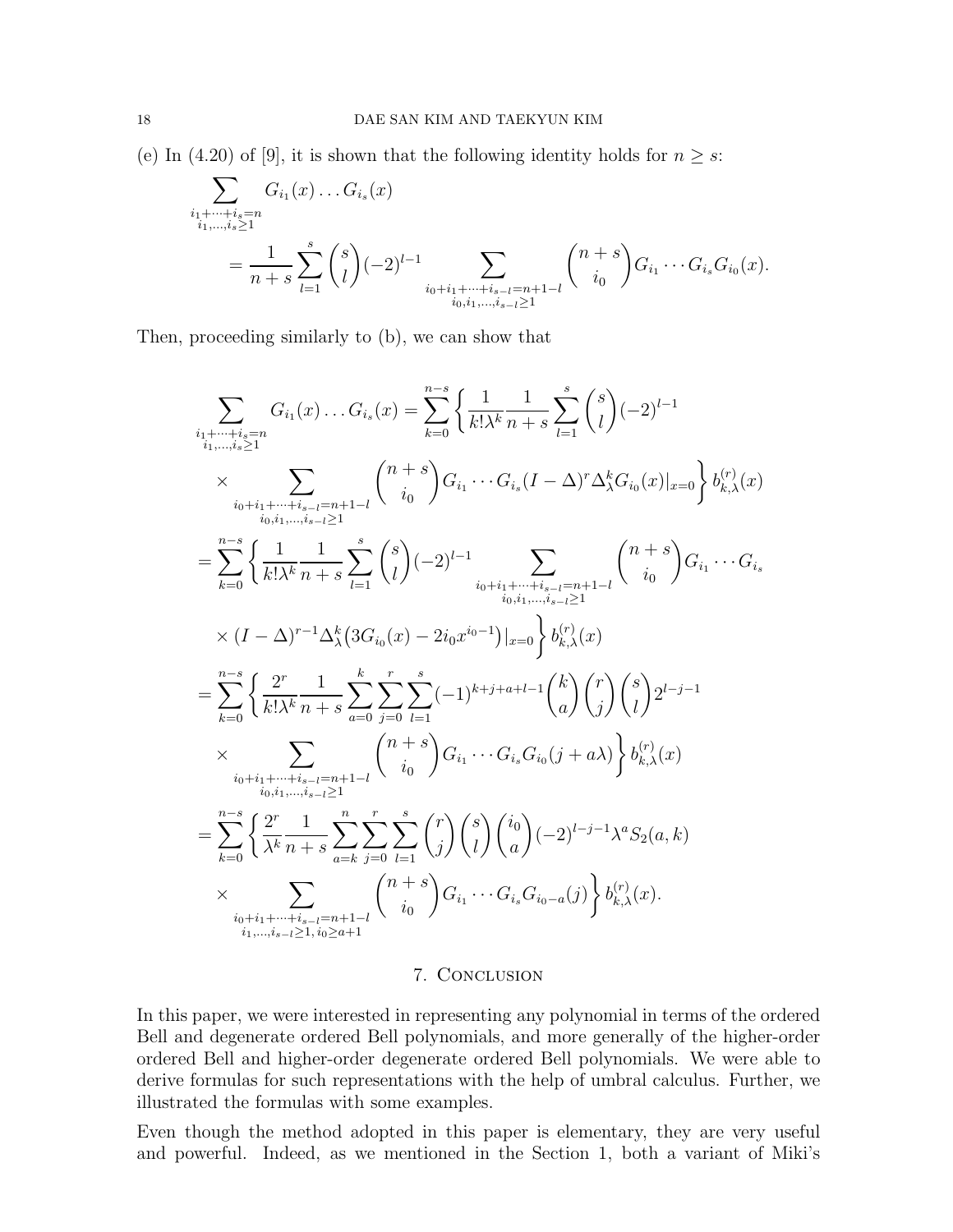identity and Faber-Pandharipande-Zagier (FPZ) identity follow from the one identity (see  $(1.2)$ ) that can be derived from a formula (see  $(1.1)$ ) involving only derivatives and integrals of the given polynomial, while all the other proofs are quite involved. We recall here that the FPZ identity was a conjectural relations between Hodge integrals in Gromov-Witten theory.

It is one of our future research projects to continue to find formulas representing polynomials in terms of some specific special polynomials and to apply those in discovering some interesting identities.

#### **REFERENCES**

- [1] L. Carlitz, Degenerate Stirling, Bernoulli and Eulerian numbers, Utilitas Math. 15 (1979), 51—88.
- [2] L. Carlitz, The product of two Eulerian polynomials, Math. Mag. 36 (1963), no. 1, 37–41.
- [3] A. Cayley, On the analytical forms called trees, second part, Philisophical Magazine, Series IV 18 (1859), no. 121, 374–378.
- [4] R. Dere, Y. Simsek, Applications of umbral algebra to some special polynomials, Adv. Stud. Contemp. Math. (Kyungshang) 22 (2012), no. 3, 433—438.
- [5] D. V. Dolgy, D. S. Kim, T. Kim, G.-W. Jang, T. Mansour, Sums of finite products of ordered Bell functions, Adv. Stud. Contemp. Math. (Kyungshang) 28 (2018), no. 3, 381–391.
- [6] G. V. Dunne, C. Schubert, Bernoulli number identities from quantum field theory and topological string theory, Commun. Number Theory Phys. 7 (2013), no. 2, 225–249.
- [7] C. Faber, R. Pandharipande, Hodge integrals and Gromov-Witten theory, Invent. Math. 139 (2000), no. 1, 173–199.
- [8] I. M. Gessel, On Miki's identities for Bernoulli numbers, J. Number Theory 110 (2005), no. 1, 75–82.
- [9] Y. He, T. Kim, General convolution identities for Apostol-Bernoulli, Euler and Genocchi polynomials, J. Nonlinear Sci. Appl. 9 (2016), 4780–4797.
- [10] D. S. Kim, T. Kim, Bernoulli basis and the product of several Bernoulli polynomials, Int. J. Math. Math. Sci. 2012, Article ID 463659, 12 pp.
- [11] D. S. Kim, T. Kim, Degenerate ordered Bell numbers and polynomials associated with umbral *calculus*, J. Nonlinear Sci. Appl. **10** (2017),  $5142 - 5155$ .
- [12] D. S. Kim, T, Kim, S.-H. Lee, Y.-H. Kim, Some identities for the product of two Bernoulli and Euler polynomials, Adv. Differ. Equ. 2012, 2012:95, 14 pp.
- [13] D. S. Kim, T. Kim, T. Mansour, Euler basis and the product of several Bernoulli and Euler polynomials, Adv. Stud. Contemp. Math. (Kyungshang) 24 (2014), no. 4, 535–547.
- [14] T. Kim, D. S. Kim, G.-W. Jang, Some formulas of ordered Bell numbers and polynomials arising from umbral calculus, Proc. Jangjeon Math. Soc. 20  $(2017)$ , no. 4, 659–670.
- [15] T. Kim, D. S. Kim, G.-W. Jang, J. Kwon, Series of sums of products of higher-order Bernoulli functions, J. Inequal. Appl. 2017, 2017:221, 16 pp.
- [16] T. Kim, D. S. Kim, G.-W. Jang, J. Kwon, Fourier series of sums of products of Genocchi functions and their applications, J. Nonlinear Sci. Appl.  $10$  (2017), 1683-1694.
- [17] H. Miki, A relation between Bernoulli numbers, J. Number Theory 10 (1978), no. 3, 297–302.
- [18] N. Nielsen, Traité élémentaire des nombres de Bernoulli, Paris, 1923.
- [19] OEIS Foundation Inc. (2021), The On-Line Encyclopedia of Integer Sequences, [http://oeis.org/A000670.](http://oeis.org/A000670)
- [20] S. Roman, The umbral calculus, Pure and Applied Mathematics, 111. Academic Press, Inc. [Harcourt Brace Jovanovich, Publishers], New York, 1984.
- [21] K. Shiratani, S. Yokoyama, An application of p-adic convolutions, Mem. Fac. Sci. Kyushu Univ. Ser. A 36 (1982), no. 1, 73–83.
- [22] T. Kim, D. S. Kim, Some Identities on Truncated Polynomials Associated with Degenerate Bell Polynomials, Russ. J. Math. Phys 28 (2021), no. 2, 342-355